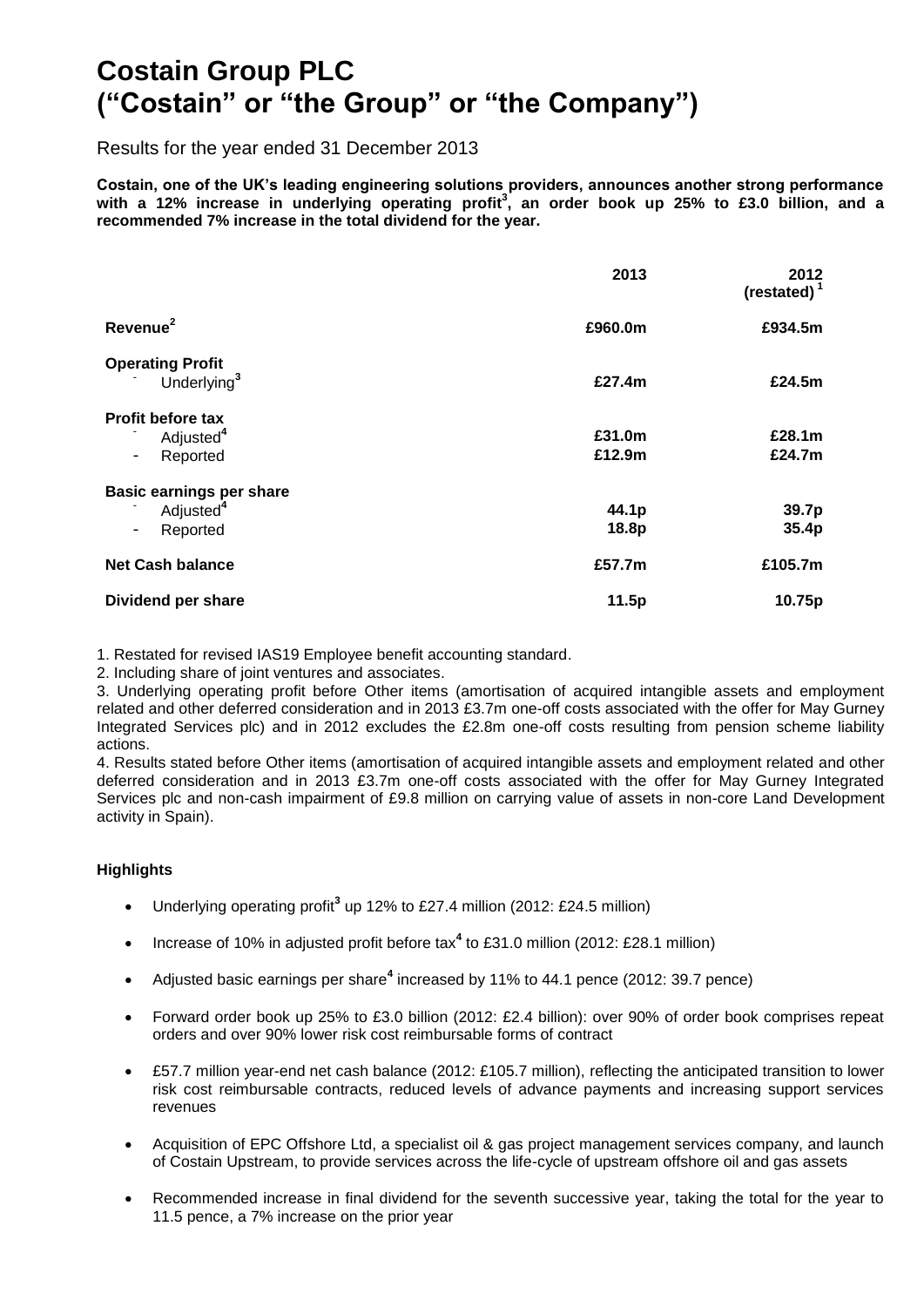Proposed firm placing and placing and open offer announced today to raise c.£75 million (before expenses) to take advantage of the growing number of opportunities available to accelerate the Group's development in the medium and long-term

**David Allvey, Chairman, commented:** 

*"Costain has delivered another strong performance in 2013, with a forward order book up 25% to £3.0 billion, and the Board is recommending an increase in the final dividend for the seventh successive year.*

*"The Group has been transformed, and is now one of the UK's leading Tier One engineering solutions providers. Costain is established in a developing market of a limited number of providers who can deliver the innovative integrated consulting, project delivery and operations and maintenance services increasingly demanded by major customers.* 

*"The proposed capital raising announced today alongside these good results provides us with the opportunity to accelerate our growth in the medium and long-term in rapidly evolving markets in which it is expected that over £400 billion will be spent in the next 10 years."*

#### **27 February 2014**

A video interview with Andrew Wyllie, Chief Executive, and Tony Bickerstaff, Finance Director, in which they discuss the highlights of the results, is available at [www.costain.com](http://www.costain.com/)

**Enquiries**

#### **Costain Tel: 01628 842 444**

Andrew Wyllie, Chief Executive Tony Bickerstaff, Finance Director Graham Read, Communications Director

Mark Garraway Helen Tarbet

**College Hill Tel: 020 7457 2020**

#### **Notes to Editors (for further information please visit the Company website: [www.costain.com\)](http://www.poseidonplc.com/)**

Costain is one of the UK's leading engineering solutions providers, delivering integrated consulting, project delivery and operations and maintenance services, with a portfolio spanning almost 150 years of innovation and technical excellence. The Group's core business segments are in Infrastructure (Highways, Rail, Power and Airports) and Natural Resources (Water, Oil & Gas, Nuclear Process and Waste).

The Group's 'Engineering Tomorrow' strategy involves focusing on blue chip customers in chosen sectors whose major spending plans are underpinned by strategic national needs, regulatory commitments or essential maintenance requirements.

Costain has worked on a number of high profile infrastructure projects in the UK. Current major contracts include EVAP D at Sellafield, one of the largest decommissioning nuclear projects in the UK; the redevelopment of London Bridge Station for Network Rail; the design, installation and commissioning of railway systems for Crossrail; and the design and delivery of the water cooling systems for the new nuclear power station at Hinkley for EDF.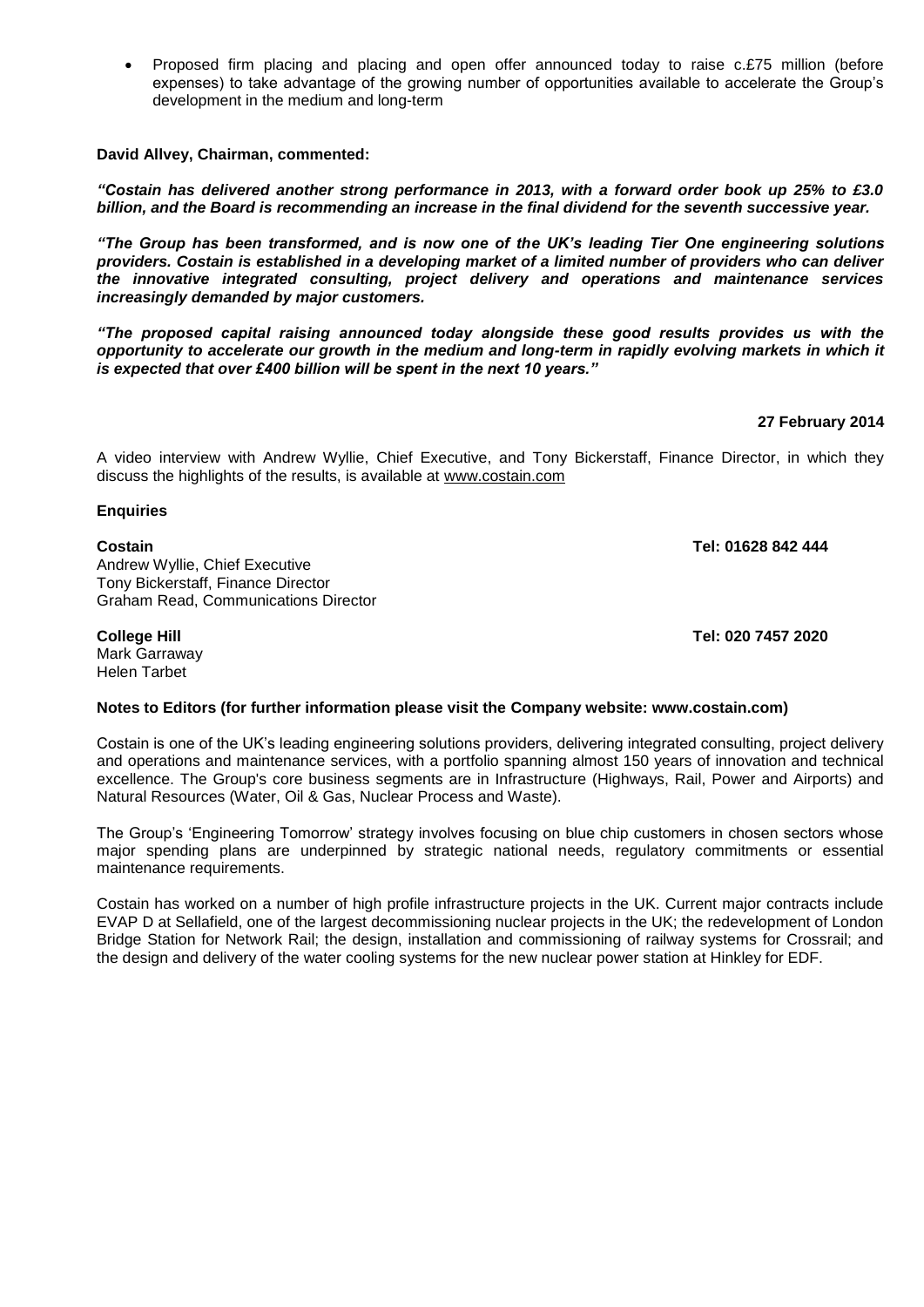#### **CHAIRMAN'S STATEMENT**

#### **Overview & Strategic Update**

Costain has delivered another strong performance.

The Group has been transformed in recent years and is now recognised as one of the UK's leading engineering solutions providers. The Group is part of a select group of companies with the integrated consulting, project delivery and operational capability required to meet the needs of major customers in a rapidly developing multibillion pound market.

We recognise the changing dynamics of the UK marketplace in which major customers are seeking to build strategic relationships with fewer service providers involving larger, longer term contracts incorporating a broader range of services across the full life cycle of an asset.

Through the successful implementation of our 'Engineering Tomorrow' strategy, Costain now provides a range of integrated consulting, project delivery and operations and maintenance services to blue chip customers in the UK's infrastructure, energy and water markets. The Group has a well-respected brand, excellent reputation and strong track record of performance.

The opportunities in our marketplaces are substantial as investment by the major customers in transportation, energy and water resources is expected to grow significantly, and supplier consolidation is anticipated to continue. In this changing and competitive environment, it is essential that Costain is able to demonstrate that it has the scale, skills, experience and financial strength necessary to secure, and then deliver, a strong performance on these increasingly large and complex contracts.

The proposed under-written capital raising announced today will enable Costain to capitalise on these opportunities by demonstrating the Group's financial capacity to support a greater number of longer, larger contracts, investing in innovation and technology, financing bid costs for projects, funding increased working capital requirements and, where opportunities arise, adding further expertise by acquisition, thereby accelerating the Group's development.

#### **Performance**

Revenue, including the Group's share of joint ventures and associates, for the year increased to £960.0 million (2012: £934.5 million), 30% of which was derived from support service related activities. Our focus on higher margin activities led to an increase of 12% in Group underlying operating profit of £27.4 million (2012: £24.5 million). Adjusted profit before tax increased by 10% to £31.0 million (2012: £28.1 million). Adjusted basic earnings per share were up 11% to 44.1 pence (2012: 39.7 pence).

The Group's net cash position at 31 December 2013 was £57.7 million (2012: £105.7 million). This reduction was expected given the Group's rapid transformation and strategic focus on major customers who utilise target cost, cost reimbursable contracts. Over 90% of the order book now includes this lower risk form of contract, which is more suited to complex, long-term projects. The lower net cash position also reflects an increase in support service related activities, a reduction in advanced payments and a delayed contract.

We were successful in securing a number of major new contract awards and extensions to existing contracts. Consequently, the order book was up 25% to £3.0 billion as at 31 December 2013, compared to the start of the year (2012: £2.4 billion).

#### **Dividend**

In light of another successful performance and our continuing confidence in the long-term prospects for the Group, the Board is recommending a 7% increase in the final dividend, the seventh successive year of increase. If approved, the 7.75 pence per share (2012: 7.25 pence) final dividend will be paid on 25 April 2014 to shareholders on the register as at the close of business on 14 March 2014. This would bring the total dividend for the full year to 11.5 pence per share (2012: 10.75 pence), an increase of 7% over the prior year.

#### **Group Pension Scheme**

The deficit on the Group's legacy Costain Pension Scheme ('CPS') at 31 December 2013 was £29.4 million net of deferred tax (2012: £40.0 million). The assumptions and sensitivities used in the valuation of the pension scheme are set out in the notes to the financial statements. In accordance with the requirement for a triennial review, another full actuarial valuation of the CPS is being carried out as at 31 March 2013.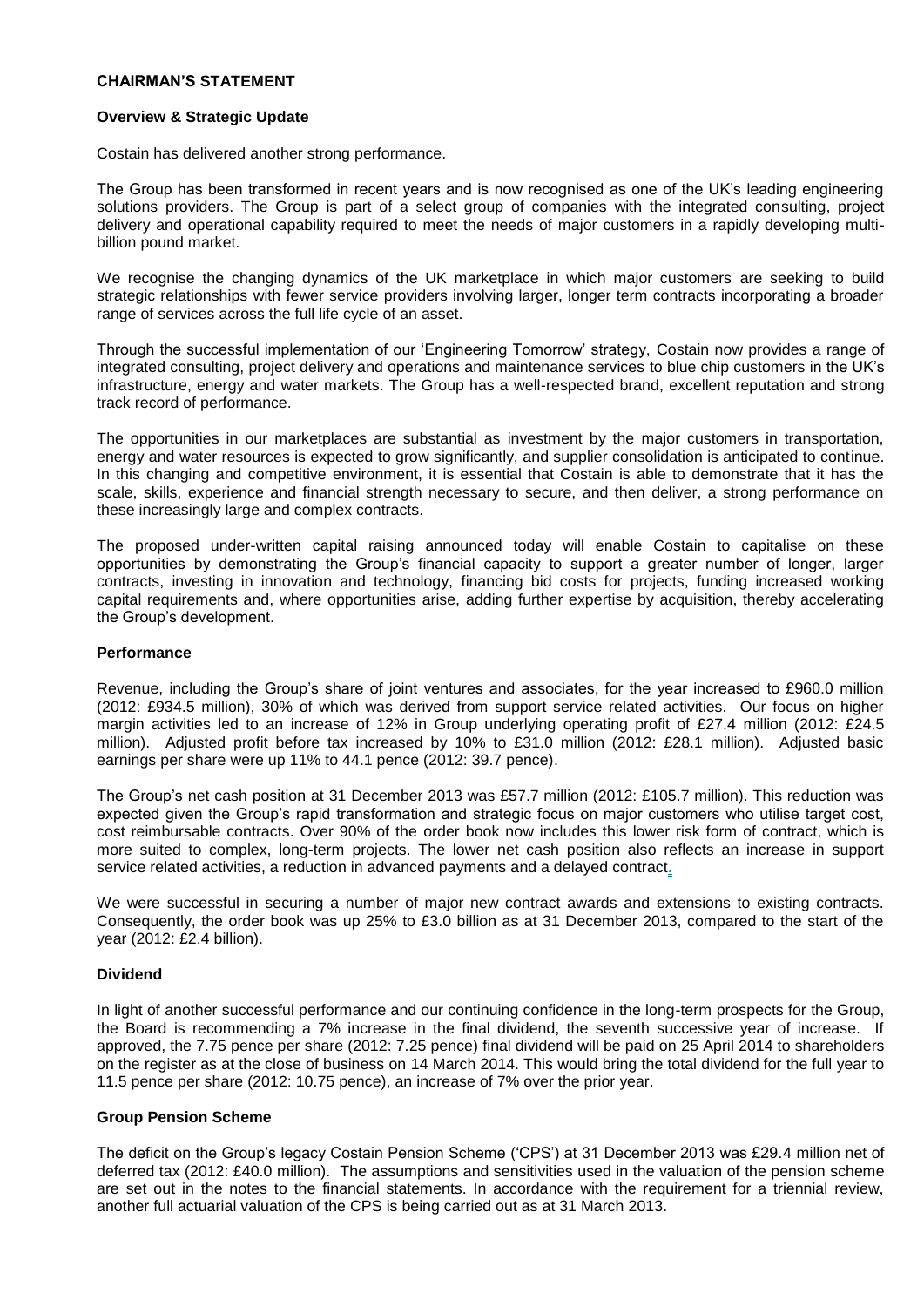#### **Proposed Capital Raising**

Costain has today announced a proposed capital raising to enable the Group to take greater advantage of the opportunities in its chosen markets and thereby accelerate the Group's medium and long-term growth prospects.

The Group proposes to raise approximately £70.3 million (net of expenses) by way of a firm placing and placing and open offer of, in aggregate, 33,382,068 new ordinary shares at an offer price of 225 pence per new ordinary share. 11,111,112 new ordinary shares will be issued through the firm placing and 22,270,956 new ordinary shares will be issued through the placing and open offer on the basis of 1 new ordinary share for every 3 existing ordinary shares.

The proceeds will be utilised:

- to demonstrate to customers the Group's financial capacity to support the anticipated further increases in contract size and duration;
- to invest in innovation and technology necessary to enhance the service offering to the customers;
- to finance bid costs associated with a greater number of large scale projects for which the Company is in a position to tender;
- to fund likely increased working capital requirements arising from the move in the market towards target cost, cost reimbursable contracts;
- to provide flexibility to make selected in-fill acquisitions to complement Costain's existing capabilities as opportunities arise; and
- for general corporate purposes.

The capital raising has been fully underwritten by Investec Bank plc and Liberum Capital Limited.

Please see the separate announcement made by Costain today for further details of the terms and conditions of the proposed capital raising.

#### **People**

On 20 November 2013 we announced that Mr Samer Younis, a Non-Executive Director of Costain and the nominee of Mohammed Abdulmohsin Al-Kharafi & Sons Co. W.L.L. ("Kharafi"), had notified the Board of his resignation as a Director of the Company with effect from 30 November 2013. We would like to thank Samer for his contribution during his years of service.

We were pleased to welcome to the Board Mr Ahmed Aly Samy, a nominee of Kharafi, as a Non-Executive Director with effect from 30 November 2013. Mr Samy, the Deputy Director General [Investment](http://www.investegate.co.uk/costain-group-plc--cost-/rns/board-changes/201311200700074534T/) Affairs at Kharafi, is also a member of Costain's Nomination Committee.

We announced on 28 January 2014 that Alison Wood would join the Board as a Non-Executive Director with effect from 1 February 2014. Alison is currently a Non-Executive Director at Cobham plc and Senior Independent Director at e2v Technologies plc and was formerly Non-Executive Director at BTG plc and Thus Group plc. Alison will succeed Mike Alexander as Chair of the Remuneration Committee when he retires, as previously announced, on 31 March 2014.

There were a number of operational management changes in the year and these are covered in the Chief Executive's Review.

On behalf of the Board, I would like to place on record our recognition and appreciation of the excellent colleagues we have at Costain who continue to play a major role in our success.

#### **Summary & Outlook**

Costain has delivered another strong performance in 2013, with a forward order book up 25% to £3.0 billion, and the Board is recommending an increase in the final dividend for the seventh successive year.

The Group has been transformed, and is now one of the UK's leading Tier One engineering solutions providers. Costain is established in a developing market of a limited number of providers who can deliver the innovative integrated consulting, project delivery and operations and maintenance services increasingly demanded by major customers.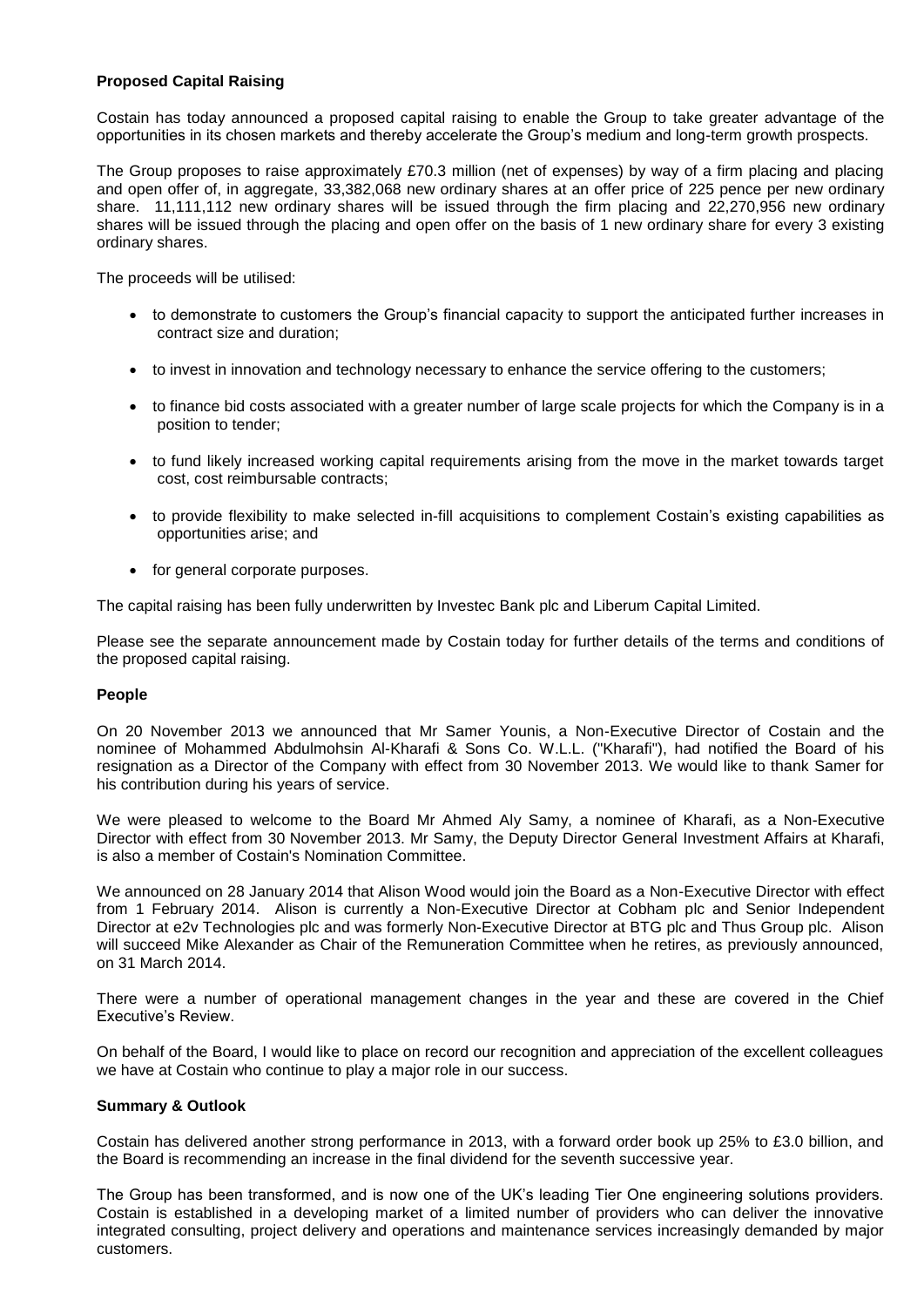The proposed capital raising announced today alongside these good results provides us with the opportunity to accelerate our growth in the medium and long-term in rapidly evolving markets in which it is expected that over £400 billion will be spent in the next 10 years.

**DAVID ALLVEY Chairman**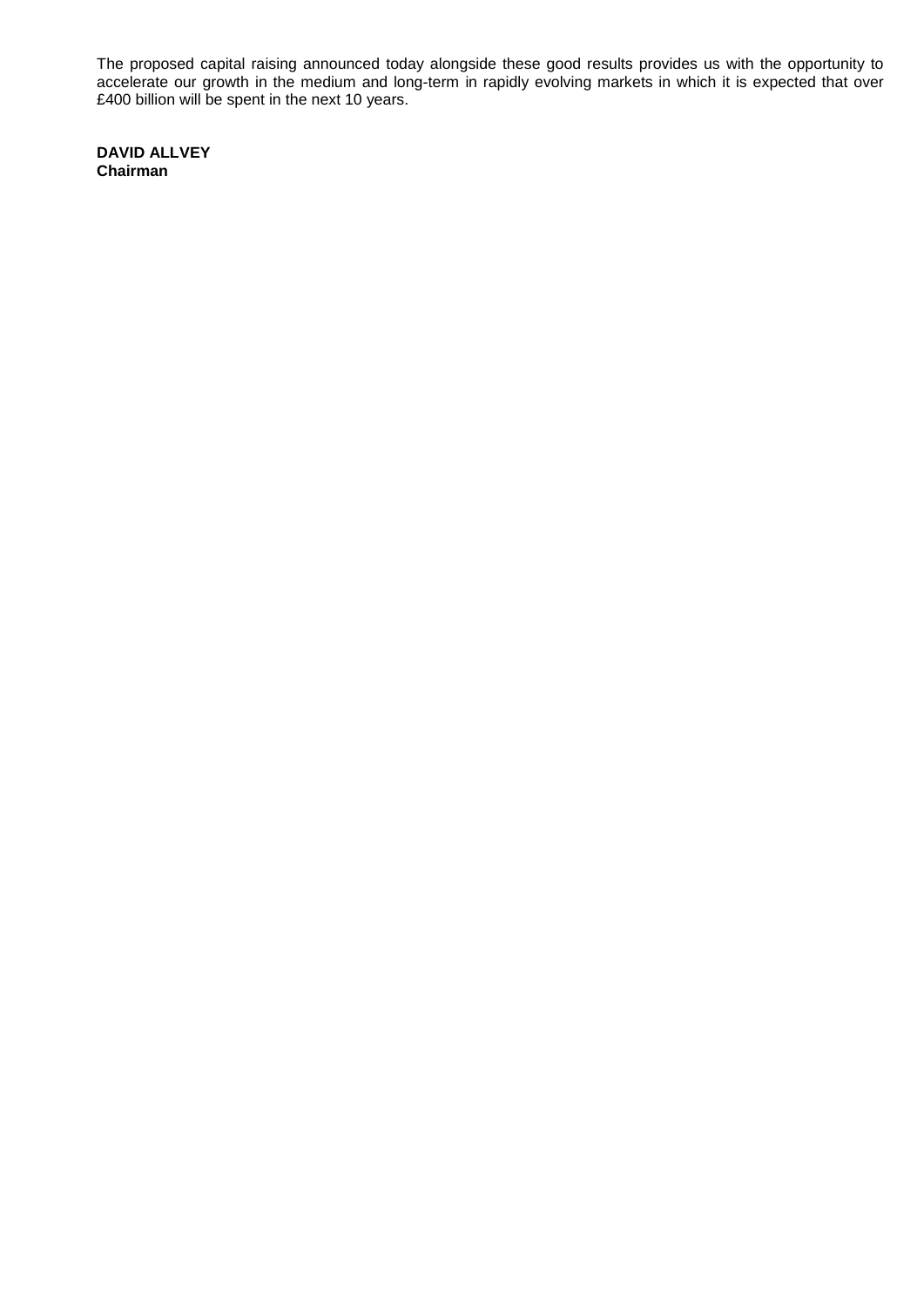#### **CHIEF EXECUTIVE'S REVIEW**

This has been another year of significant progress in the transformation of Costain into a full engineering service provider for major customers who continue to invest billions of pounds addressing essential national needs.

The development of new skills and capabilities, broadening the scope of our activities, and the introduction of new technology has ensured that we were able to deliver a strong financial performance and secure a 25% increase in our order book to £3.0 billion, of which over 90% is repeat business. We have increased to over £750 million the revenue secured for 2014 (2012: over £700 million secured for 2013) and in excess of a further £2.2 billion of revenue secured for 2015 and beyond. In addition, the Group has maintained a strong preferred bidder position of over £400 million. It is encouraging to have started the new financial year with such good long-term revenue visibility.

Costain is now established as a leading Tier One UK engineering solutions provider.

Through the implementation of our 'Engineering Tomorrow' strategy, we are focused on providing innovative and cost effective solutions to customers who are increasingly seeking more strategic relationships through larger and longer-term contracts in order to meet their complex requirements.

This change in customer procurement approach, and associated supplier consolidation, along with the very substantial expenditure expected in the next few years is creating a dynamic marketplace which provides Costain with a tremendous opportunity to accelerate the development of the business.

#### **Market Trends & Developments**

The UK transport, energy and water markets are defined by significant and long-term planned expenditure programmes underpinned by committed regulated spend and essential capital investment. The future opportunities in these markets are substantial.

The UK Government, as set out in their recent National Infrastructure Plan, estimates that average annual infrastructure investment in the UK has increased to £45 billion per annum compared to an average of £41 billion per year between 2005 and 2010. The National Infrastructure plan has set out an overall investment of £224bn to 2020 in an identified pipeline of projects in the UK.

Rail remains a priority area of investment for the UK Government to stimulate economic growth with a 14% increase in demand for rail travel estimated for the next five years. To address this demand, £38 billion has been allocated to national rail networks in areas including electrification, track and network upgrades. A further £43 billion has been allocated for High Speed 2.

In highways, the Chancellor promised in June 2013 the most extensive programme of road building in over 50 years. By 2020-21, the UK Government is expected to invest over £28 billion in enhancements and maintenance of national and local roads.

In energy, it is estimated £110 billion is to be invested by 2020 in new energy infrastructure to meet the forecast energy supply capacity gap; and £50 billion is expected to be spent to address the UK's nuclear waste legacy, whilst the ongoing capital investment in North Sea oil and gas is at its strongest for over 30 years (£13 billion forecast in 2013).

In water, there remains an ongoing need for asset performance improvements, increased water standards and a greater focus on the combination of capital and operating costs, with continued regulated investment planned. The 5 year AMP6 period commencing in April 2015, is expected to include an investment level similar to the £21 billion invested over 5 years during AMP5.

Alongside these planned levels of infrastructure investment, our major customers are consolidating their supply chains as they seek to derive business benefits by working in a more strategic and collaborative manner with a reduced number of preferred Tier One engineering solutions providers like Costain who have the ability to satisfy the full range of their service needs for increasingly complex and large scale projects.

The complex nature of the customers' requirements also dictates that a target cost, cost reimbursable form of contract is the most appropriate to be utilised. Consequently, over 90% of our order book is now comprised of this form of contract. Contracts of this form benefit from generally being lower-risk than lump sum contracts, but they do tend to be associated with higher bid costs and working capital requirements. The speed of the move to this form of contract is reflected in the cash flow movement in the year.

The provision of an increasing range of skills and services, along with our strong brand and reputation for excellent delivery, has enabled us to secure over £1.5 billion worth of large, integrated and complex projects and contract extensions during the course of the year including: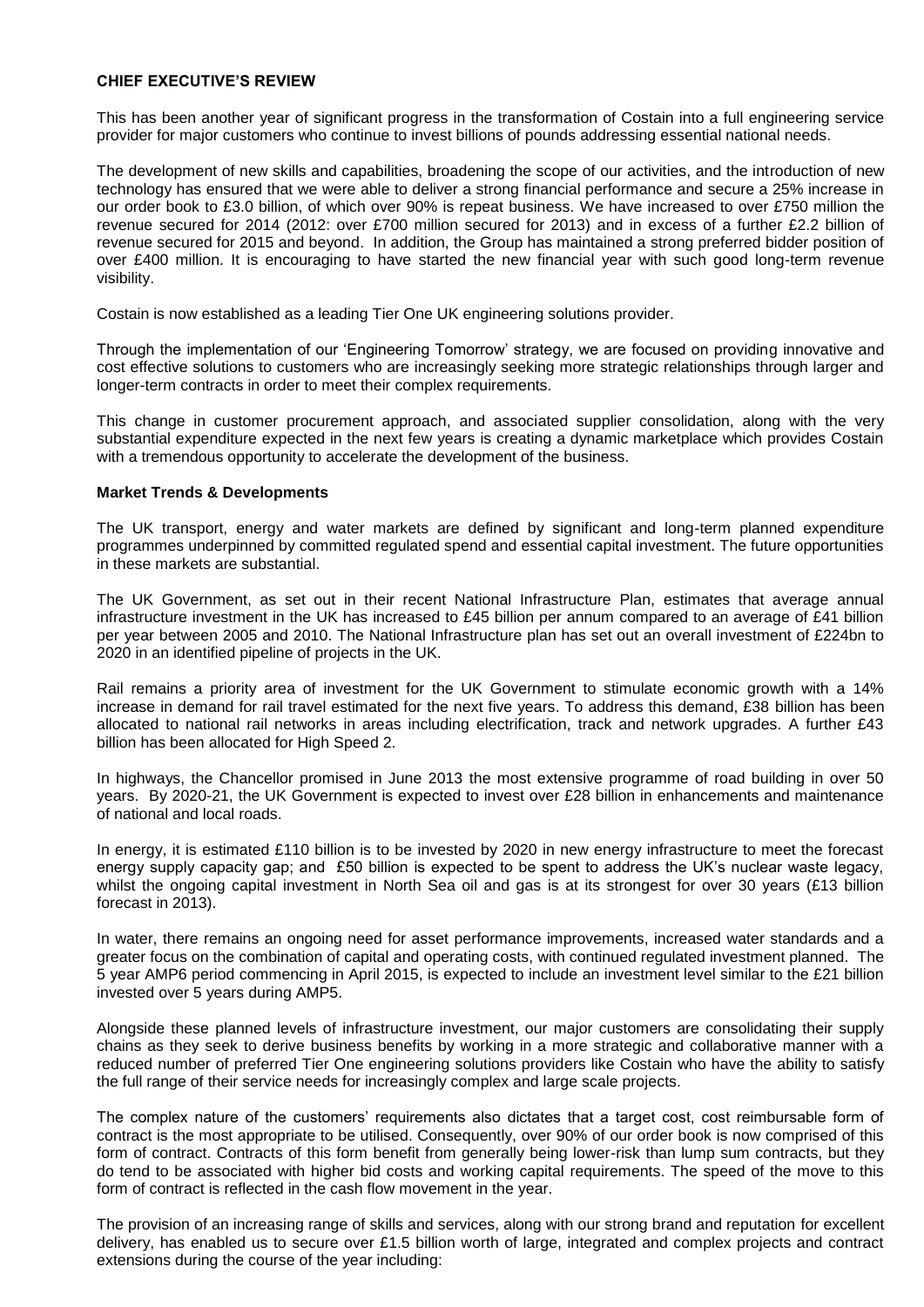- a contract with EDF to design and deliver the water cooling systems for the new Hinkley Point C nuclear power station;
- the electrification upgrade of the West Coast Mainline for Network Rail;
- the AMP6 programmes for Thames Water and Severn Trent;
- a number of contracts for Crossrail including the design, fit-out and commissioning of the railway systems;
- delivery of the Front End Engineering design ('FEED') for Centrica's gas terminal at Barrow, following successful completion of the design and construction of the Easington terminal for the York field; and
- a highways framework contract with Transport for London including the Hammersmith Flyover strengthening project.

#### **'Engineering Tomorrow' Strategy**

Our customers' endorsement of Costain as a Tier One provider and our market leading reputation is founded on our commitment to excellence in engineering. 'Engineering Tomorrow' is the Costain commitment to identifying, developing and implementing innovative solutions to major national needs. It is this that enables us to win large and long-term, strategic contracts involving highly complex work across the full life cycle of our major customers' assets.

We are increasing our investment in Research and Development, and we have initiatives in place to encourage and support entrepreneurial members of staff to develop their ideas into business opportunities. The 'Mario' asset management tool was one such idea, which is now being sold commercially to rail and highways customers as an addition to Costain's range of services. Other examples of new innovation and technology being driven across our entire service offering include: COpath, an asset intelligence resource which gathers data intelligence on the behaviour and movement of people within major assets such as railway stations; carbon capture and storage technology; Nuclear Waste Management Graphite Gasification; and GRAVITAS offshore, which carries out research on the design and construction of concrete gravity foundations for large offshore wind turbines.

The wide range of new technology within the business was showcased for customers at a successful innovation event held in September at the Darwin Centre in the Natural History Museum in London.

#### **Broadening Our Capabilities Through Acquisition**

On 1 August 2013, we were delighted to announce the acquisition of EPC Offshore, a specialist oil & gas project management services company, for an initial consideration of £10.6 million (including £1.0 million for excess cash). The acquisition is expected to be earnings enhancing to Costain in the first full year of acquisition.

Costain also announced the launch of Costain Upstream, to provide services across the life-cycle of upstream offshore oil and gas assets. Costain Upstream will combine the capabilities of ClerkMaxwell, the oil and gas engineering and support services provider, which has more than doubled in size since its acquisition in 2011, and EPC Offshore, to increase the scale of the Group's services in the growing, high-value North Sea upstream oil and gas market.

#### **Operating Results**

The strong performance of the Group is reflected by a 12% increase in Group underlying operating profit to £27.4 million (2012: £24.5 million).

The Infrastructure division in particular has had a very successful year, with an increase in revenue, underlying operating profit and order book. This strong performance is a result of our previous focus on a number of opportunities in the Infrastructure markets now delivering excellent operating returns for the Group.

During the year, the Natural Resources division has continued its transformation and the reduced profitability reflects lower revenues, additional costs to complete a small number of projects and restructuring and business development costs including the deployment of new skills and capabilities under a strengthened leadership team. The transformation is now complete and the division finished the year with an increased order book and a high level of tendering activity.

#### **Significant Developments in Joint Venture Activities**

During the period, Costain completed the sale of its minority shareholdings in three joint venture companies to Severn Trent PLC for a total consideration of £12.0 million. Severn Trent will therefore become 100% owner of the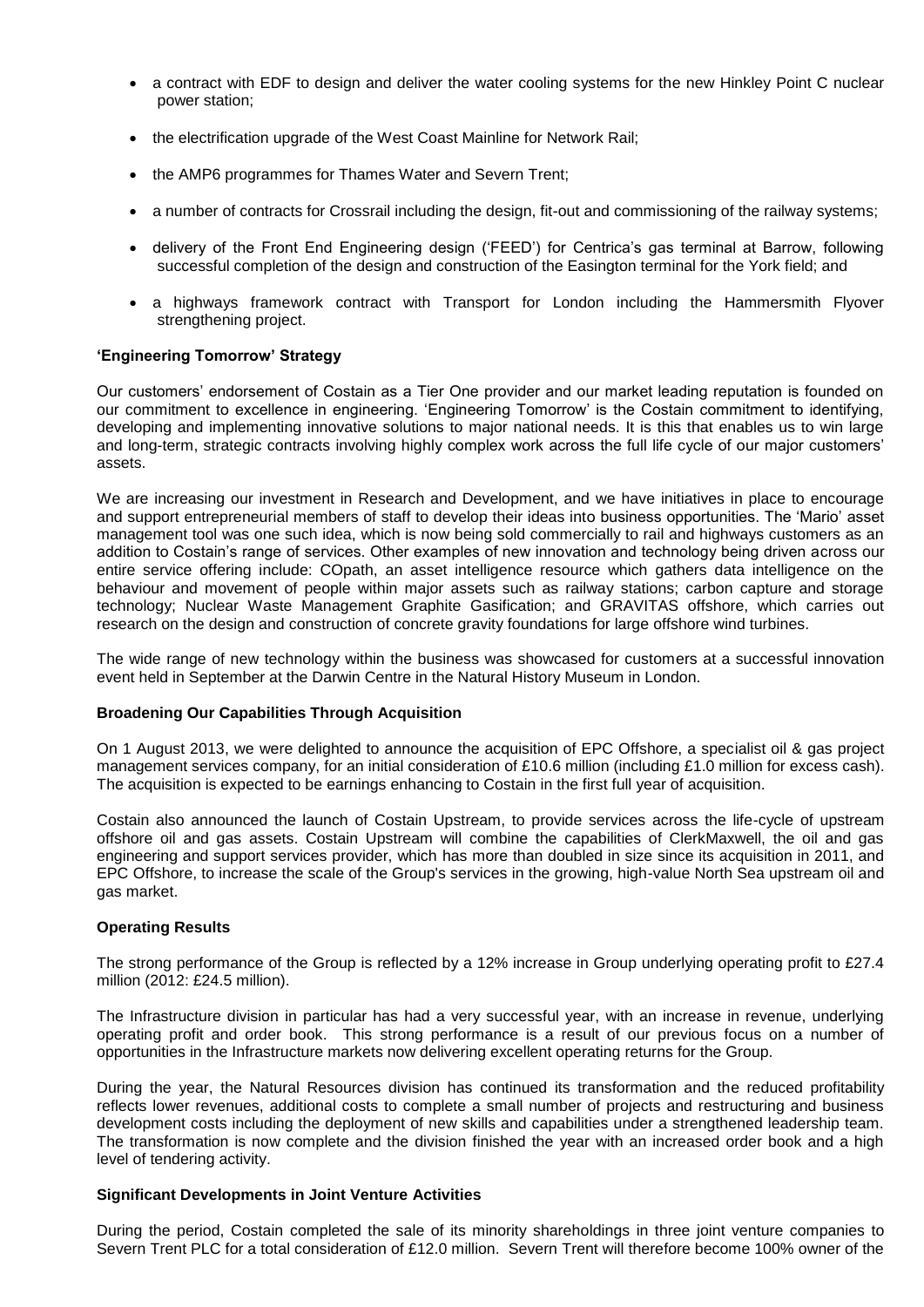three companies, which provide services in the water sector. As a result of the transaction, Costain realised a profit of £9.1 million in 2013.

At the period end, the Group acquired the 27% interest from its partner Serco plc in their Managed Motorway Technology joint venture arrangement for a cash consideration of £2.4 million. The joint venture arrangement, in which Costain already held the remaining 73% interest, has a place on the Highways Agency framework to deliver new technology-led highways improvements.

The Group has re-assessed the carrying value of the assets in its non-core Land Development activity in Spain, which is undertaken in a 50:50 joint venture with Santander Bank. As a consequence of continuing uncertainty regarding future market conditions in Spain, a non-cash impairment has been taken against the assets, the Group's share of which is £9.8 million, reducing Costain's total carrying value in the joint venture to £26.6 million

#### **Lapsed All-Share Merger with May Gurney Integrated Services plc ('May Gurney')**

The Boards of Costain and May Gurney announced in March that they had reached agreement on the terms of a recommended all-share merger of Costain and May Gurney (the 'Proposed Merger').

Following an offer from another party in April, Costain announced that, having undertaken several months of detailed due diligence, it did not believe that it would be in the best interests of Costain shareholders for Costain to amend the terms of the Proposed Merger and that it would not be making a revised offer for May Gurney. Accordingly, the Proposed Merger lapsed in accordance with its terms.

The Group incurred transaction pre-tax costs of £3.7m associated with the May Gurney proposal and these have been expensed in the results and treated as a one-off non trading item.

#### **'Costain Cares'**

Our customers place great emphasis on the "good citizen" credentials of their supply-chain partners. Increasingly, customers insist that their Tier One providers share their corporate and social responsibility values and failure to embrace this means non-qualification for tender lists. We passionately share these values because we believe that investment in corporate social responsibility capital is a vital investment in the Group's future success.

Our 'Costain Cares' programme places responsible, effective and collaborative stakeholder relationships at the core of everything we do, is a central part of our value proposition to customers and has a direct impact on the size and quality of our order book.

We received a further Platinum award from Business in the Community, recognising our proactive commitment to mitigating the environmental and social aspects of our operations.

Costain places the highest priority on the effective management of Safety, Health and Environment, and the Group's Accident Frequency Rate (AFR) was 0.12, which continues to compare favourably with our major Tier One peer group. We also received 16 Gold Awards from RoSPA, four Gold Medals and two prestigious Orders of Distinction.

Costain improved its position in the annual assessment by Management Today magazine of Britain's Most Admired Companies, ranking  $55<sup>th</sup>$  overall and improving to  $2<sup>nd</sup>$  place in the sector.

#### **Teamwork**

The strong results generated by Costain in 2013 were delivered by our outstanding multi-disciplined team of approximately 4,000. During the year, we increased once again our training and development programmes across the organisation so that we have the requisite skills and resources. There was a further increase in the number of apprentices across the Group.

During the period, Alex Vaughan was appointed Managing [Director](http://www.investegate.co.uk/costain-group-plc--cost-/rns/interim-management-statement/201311050700091797S/) of the Natural Resources division, succeeding Mark Rogerson who left the Group to pursue other opportunities. Tim Bowen replaced Alex Vaughan as Corporate Development Director.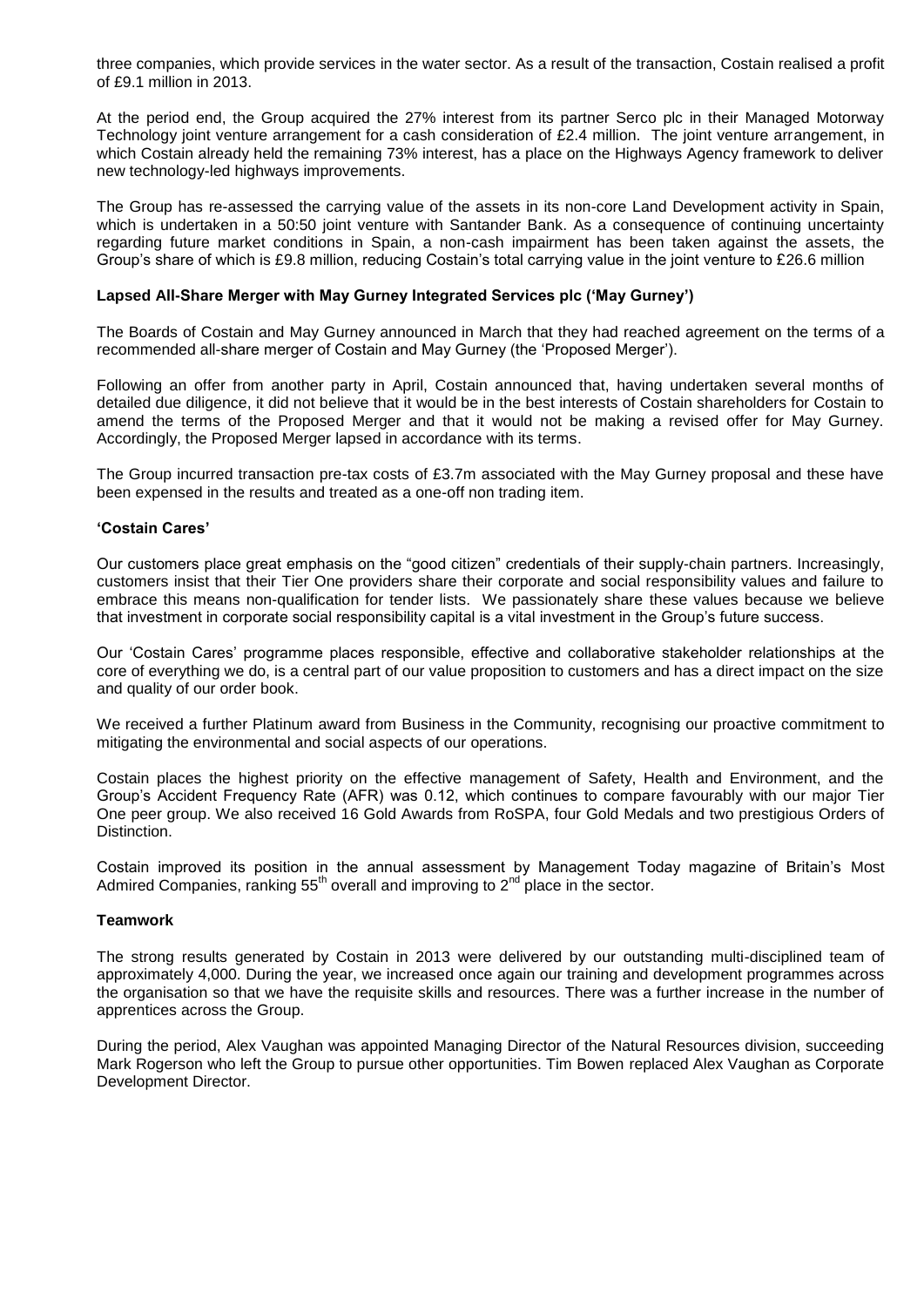#### **Operational Review**

We continue to focus and prioritise our group-wide resources, and our customer-aligned divisional structure, on identifying the most attractive new business opportunities across the sectors in which we operate.

#### **Infrastructure**

The Infrastructure Division, which incorporates activities in the highways, rail, power and airports sectors, experienced another year of profit growth as customers invested in upgrading and renewing the UK's infrastructure assets.

Revenue was £560.6 million (2012: £494.9 million) whilst adjusted profit from operations rose over 30% to £31.4 million (2012: £23.5 million) as we delivered excellent performance across the division including the award of gainshare on a number of contracts. The order book for the division has grown to £1.9 billion (2012: £1.5 billion) and the level of tendering activity remains high, particularly in the highways, rail and power sectors.

In Highways, Costain is benefitting from the development of its innovative technology offering, developing and delivering complex solutions for the Welsh Government's All Wales Technology framework and the Highways Agency. The Group continues to be a leading supplier to the Highways Agency, with a large portfolio of design, construction and maintenance projects for this customer. During the period, some major projects, such as the M1 J10-13 Managed Motorway and Walton Bridge across the Thames, were completed, whilst a new contract to deliver the A160/A180 Port of Immingham Improvement scheme in North Lincolnshire was secured. The Group's three Managing Agent Contracts (MACs) all performed well with one of them, the five-year highway maintenance contract for the East Midlands, being awarded a two year contract extension. During the year, the MAC10 contract came to the end of its term and was renewed with another party.

Costain was also awarded a place by Transport for London (a new customer for the Group) on its Early Contractor Involvement (ECI) and Construction framework, worth approximately £200 million overall. The Group's first project within this framework, the Hammersmith Flyover strengthening project, is now well underway.

In Rail, the division experienced growth in both revenues and order book. Significant milestones were reached on the major London Bridge Station redevelopment contract, and works at Reading Station and on the complex Bond Street upgrade project continued to progress well. The Group continues to be a major partner to Crossrail, securing its eleventh contract with this customer during the year for Paddington New Yard.

The Group's investment in developing its Programme Management and Rail Engineering capabilities continues to yield benefits. During the year, three Railway Systems contracts for Crossrail were secured and these are progressing well, as is the delivery of the West Coast Main Line Power Upgrade contract for Network Rail. Costain is also involved in providing consultancy services for HS2.

In Power, the Group is now a major contract partner in the construction of the new Hinkley Point C nuclear power station in Somerset, providing the design and delivery of the water cooling systems. During the year, Costain was also awarded a place on UK Power Networks' £40 million power transmission framework contract. The Group also consolidated its position as a leading player in power station maintenance, with work being carried out for SSE, Eon and Scottish Power. Good progress continued to be made on the London Cable Tunnels project for National Grid, as part of their investment to upgrade the power infrastructure in the South-East.

Costain continues to be active in the Airport sector, where there is a growing pressure to increase the capacity of the UK's aviation infrastructure to accommodate economic growth. The Group is a Tier One supplier on the Heathrow Framework and at Manchester Airport.

#### **Natural Resources**

The Natural Resources division, encompassing the Water, Oil & Gas, Nuclear Process and Waste sectors, was established in November 2012, combining most of the Energy & Process and Environment Divisions and some support service activities previously in Infrastructure.

Customer spend in this market is underpinned by regulatory and legislative requirements and we expect this to grow over the medium and long term to meet the energy and water needs of the UK's rapidly growing population.

Revenue (including share of joint ventures and associates) in the division for the year was £397.6 million (2012: £437.7 million), with adjusted profit from operations, including £9.1 million profit on sale of interest in associates, of £12.8 million (2012: £19.5 million including £10.5 million profit on sale of interest in joint venture). The reduction in revenue reflected the prioritisation of resources towards attractive opportunities for growth across the Group. Operating profits in this division declined in the period as a result of those lower revenues, additional costs to complete a small number of projects, and restructuring and business development costs including the deployment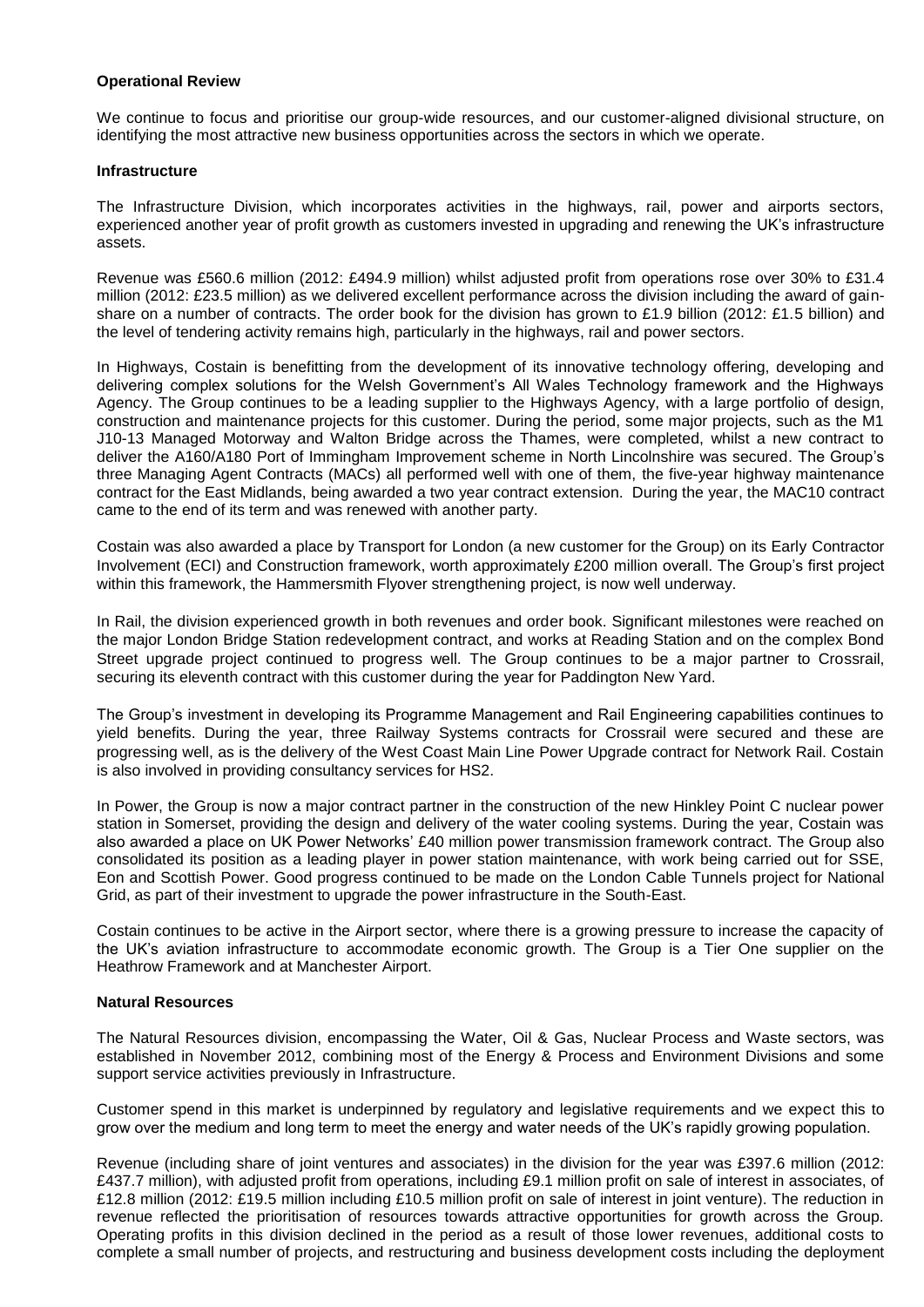of new skills and capabilities under a strengthened leadership team. The division finished the year with a forward order book of £1.1 billion (2012: £0.9 billion).

In Oil & Gas, Costain announced during the year the launch of Costain Upstream, which combines the ClarkMaxwell and EPC Offshore businesses, the latter was acquired in August. Costain Upstream will provide engineering and advisory services in the upstream oil and gas market, where there are significant opportunities to secure work in this high value, highly specialised area.

Elsewhere in the sector, the Group continued to deliver high complexity projects for blue chip customers: the Easington contract for Centrica was completed, and significant progress was made on the Barrow Terminal Optimisation project for the same customer; the scheme is expected to be complete by 2015.

The Group is continuing to deliver support services for the Oil and Pipelines Agency (OPA), implementing a programme of upgrades and improvements in performance across OPA's network of jet fuel pipelines and storage facilities.

Work in Nuclear Process was dominated by the achievement of all major contractual milestones on two very significant projects: the Evaporator D construction project at Sellafield saw the successful delivery of the final module-920 in October, and the FED (Fuel Element Debris) dissolution construction at Bradwell entered into the final construction and full-time commissioning phases. In addition, as one of two suppliers to the Magnox framework contract, additional facilities were delivered and continue to be maintained. It is expected that the nuclear sector's frameworks within the Nuclear Decommissioning Authority (NDA) estate will continue to bring repeat-order business into the Group's overall portfolio.

In Water, 2013 saw significant bidding activity associated with the next five year Asset Management Programme cycle (AMP6) and Costain secured the sector's first AMP6 contract for Thames Water, whilst also retaining a place on the Severn Trent Water AMP6 Programme. The Group has also prequalified for further AMP6 long-term contract opportunities.

Costain has continued the successful delivery of its AMP5 framework contracts with Northumbrian Water, Southern Water, United Utilities, Severn Trent and Welsh Water whilst also continuing to deliver large capital wastewater treatment schemes for Liverpool and Brighton & Hove, the latter of which won Major Project of the year at the 2013 British Construction Industry Awards**.**

In the waste sector, the Group is completing the PFI contract for the Greater Manchester Waste Disposal Authority, which utilises a range of sophisticated waste management technologies. Of the forty-six waste facilities under the contract, thirty-six have reached final acceptance, three are seeking to obtain final acceptance, six are currently in the post-completion (warranty) period and one remains to be completed. Design faults have been identified at four sites, including the site that remains to be completed and remedial work and testing is on-going in respect of that site. Costain is in discussions with relevant contract counterparties and the Group's insurers regarding the issues that have arisen and expects a successful outcome to discussions.

#### **Land Development**

Our non-core Land Development activity in Spain undertaken in a 50:50 joint venture with Santander Bank continued to be subject to challenging market conditions. The joint venture has a portfolio of in excess of 500 hectares of land in Southern Spain with varying levels of planning approval and although the Spanish economy is showing some early signs of improvement, there remains considerable uncertainty as to when significant recovery will be achieved. As a consequence of continuing uncertainty regarding future market conditions, a non-cash impairment has been taken against the assets, the Group's share of which is £9.8 million, reducing Costain's total carrying value in the joint venture to £26.6 million.

As anticipated, no significant land sales were completed in the year, and revenue was £1.8 million (2012: £1.9 million) and the loss after tax was £2.1 million (2012: £2.3 million), excluding the exceptional asset write down outlined in the previous paragraph.

Our activities have continued to focus on our leisure businesses of golf courses and our 624 berth yacht marina adjacent to Gibraltar, both of which have reported improving revenue streams, particularly in the marina where our new boat repair yard is in demand and assisting in raising marina occupancy.

#### **The Future**

Costain has delivered another strong performance and demonstrated again that it has the right strategy to drive profitable growth by responding to the complex and fast-evolving requirements of its blue chip customers.

Our established status as one of the UK's leading engineering solutions providers, our increased order book and our market leading reputation for innovation means that we are confident of delivering further progress and being able to take advantage of significant opportunities in our chosen sectors.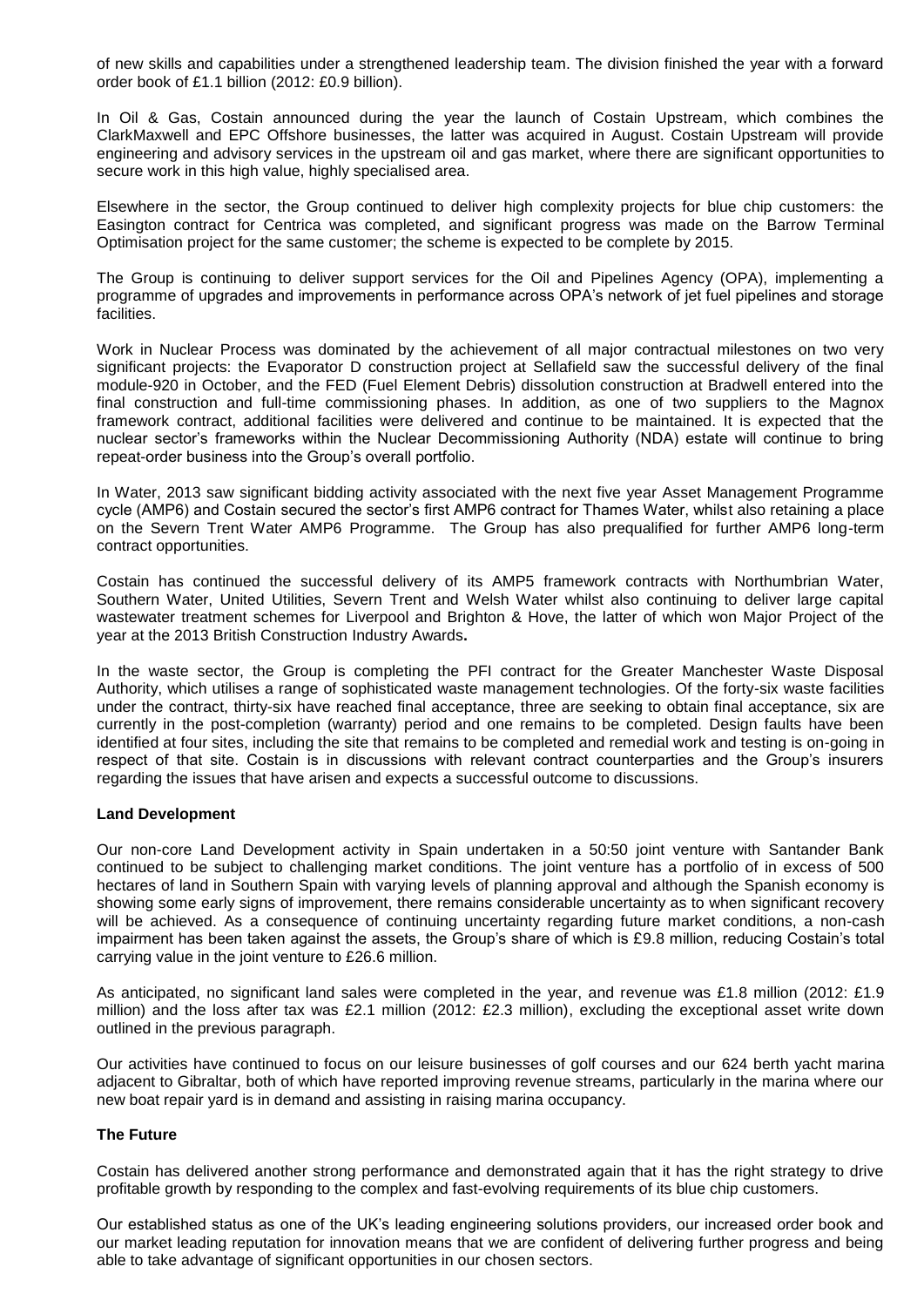Today's proposed capital raising will enable us to accelerate the rate at which we address these opportunities, and will thereby enhance the Group's medium and long term growth prospects, by demonstrating the Group's financial capacity to support a greater number of longer, larger contracts, investing in innovation and technology, financing bid costs for projects, funding increased working capital requirements and, where opportunities arise, adding further expertise by acquisition.

I look forward to reporting on further progress during the year.

**ANDREW WYLLIE Chief Executive**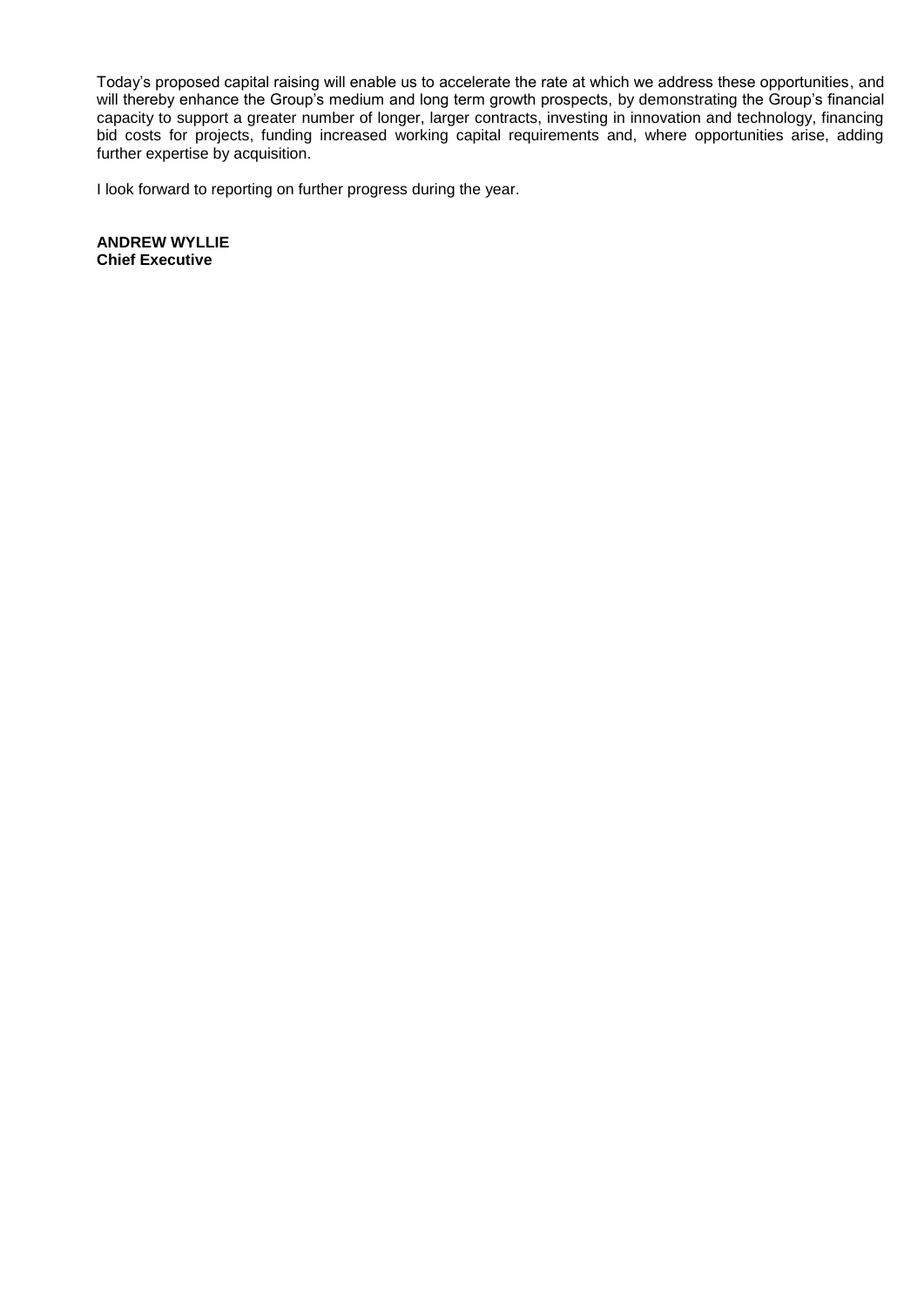#### **FINANCE DIRECTOR'S REVIEW**

This review brings together the key financial metrics of the Group and sets out the matters of financial significance.

The Group generated a 12% increase in underlying<sup>1</sup> operating profit to £27.4 million (2012<sup>2</sup>: £24.5 million) on Group revenue, including share of joint ventures and associates, of £960.0 million for the twelve months to 31 December 2013 (2012: £934.5 million). The increased profitability reflects the Group's continued focus on higher margin work.

Profit before tax, before other items<sup>3</sup>, for the year ended 31 December 2013 increased to £31.0 million (2012<sup>2</sup>: £28.1 million). Basic earnings per share, before other items<sup>3</sup>, amounted to 44.1 pence (2012<sup>2</sup>: 39.7 pence per share), reflecting increased profits and a tax timing benefit. Reported basic earnings per share were 18.8 pence  $(2012^2: 35.4$  pence).

In 2013, the Group sold its minority shareholdings in three joint venture companies as part of the continued disposal of its PFI equity portfolio, for an aggregate consideration of £12.0 million. The Group realised a profit of £9.1 million as a result of the sale.

The Group has re-assessed the carrying value of the assets in its non-core Land Development activity in Spain, and as a consequence of continuing uncertainty regarding future market conditions, a non-cash impairment has been taken against the assets, the Group's share of which is £9.8 million.

In 2012 the Group transferred two PFI investments into The Costain Pension Scheme ('CPS') at an agreed value of £20.3 million which resulted in a profit on the transfer of £10.5 million. In addition during 2012 the Group implemented an Enhanced Transfer Value and Pension Increase Exchange offers to the members of the CPS which resulted in a one-off accounting cost of £2.8 million in the year.

During the year the Group secured a number of new contracts and extensions and the Group's order book stood at £3.0 billion (31 December 2012: £2.4 billion).

As a result of the Group's ongoing strategic focus on major blue chip customers who increasingly utilise a target cost based form of contract, our net cash position includes a lower level of advanced payments typically paid on lump sum contracts. Additionally, our increasing emphasis on support service related activities and changing industry cash flow trends, together with the cash flow implications of a delayed contract, accounted for the reduction in net cash to £57.7 million (December 2012: £105.7 million). We expect these trends will continue to be reflected in a lower average net operating cash position.

The results of the Group's operating divisions are considered in the operational review section and are shown in the segmental analysis in the financial statements.

#### **Acquisitions**

 $\overline{a}$ 

In August 2013, the Group acquired the 100% share capital of EPC Offshore Limited for an initial consideration of £10.6 million (including £1.0 million for excess cash). EPC Offshore Limited is a field development and project management specialist providing client-side services to North Sea oil and gas companies and enhances the Group's skills and capabilities in the North Sea upstream oil and gas market. Further consideration may be payable depending on the financial performance of the business in the financial years ending 31 December 2014, 2015 and 2016 and the retention of certain key employees in 2016. This performance consideration is subject to a minimum of £2.0 million and a maximum of £14.4 million.

At the period end, the Group acquired the 27% interest from its partner Serco plc in their Managed Motorway Technology joint venture arrangement for a cash consideration of £2.4 million. The joint venture agreement, in which Costain already held the remaining 73% interest, has a place on the Highways Agency framework to deliver new technology-led.

In accordance with accounting standards, any deferred consideration for acquisitions that is related to employment is expensed in the income statement over the period of deferment. In 2013 employment related and other deferred consideration amounted to £2.8 million (2012: £1.7 million), the increase from the prior period is due to an increase

<sup>&</sup>lt;sup>1</sup> Underlying operating profit is before Other items (amortisation of acquired intangible assets and employment related and other deferred consideration and in 2013 £3.7m one-off costs associated with the offer for May Gurney Integrated Services plc) and in 2012 excludes the £2.8m one-off costs resulting from pension scheme liability actions.

<sup>&</sup>lt;sup>2</sup> Restated for revised IAS19 Employee benefit accounting standard.

 $3$  Other items are the amortisation of acquired intangible assets of £1.8 million (2012: £1.7 million), employment related and other deferred consideration of £2.8 million (2012: £1.7 million) and in 2013 the £3.7 million one-off costs associated with the offer for May Gurney Integrated Services plc and the non-cash impairment of £9.8 million on carrying value of assets in non-core Land Development activity in Spain.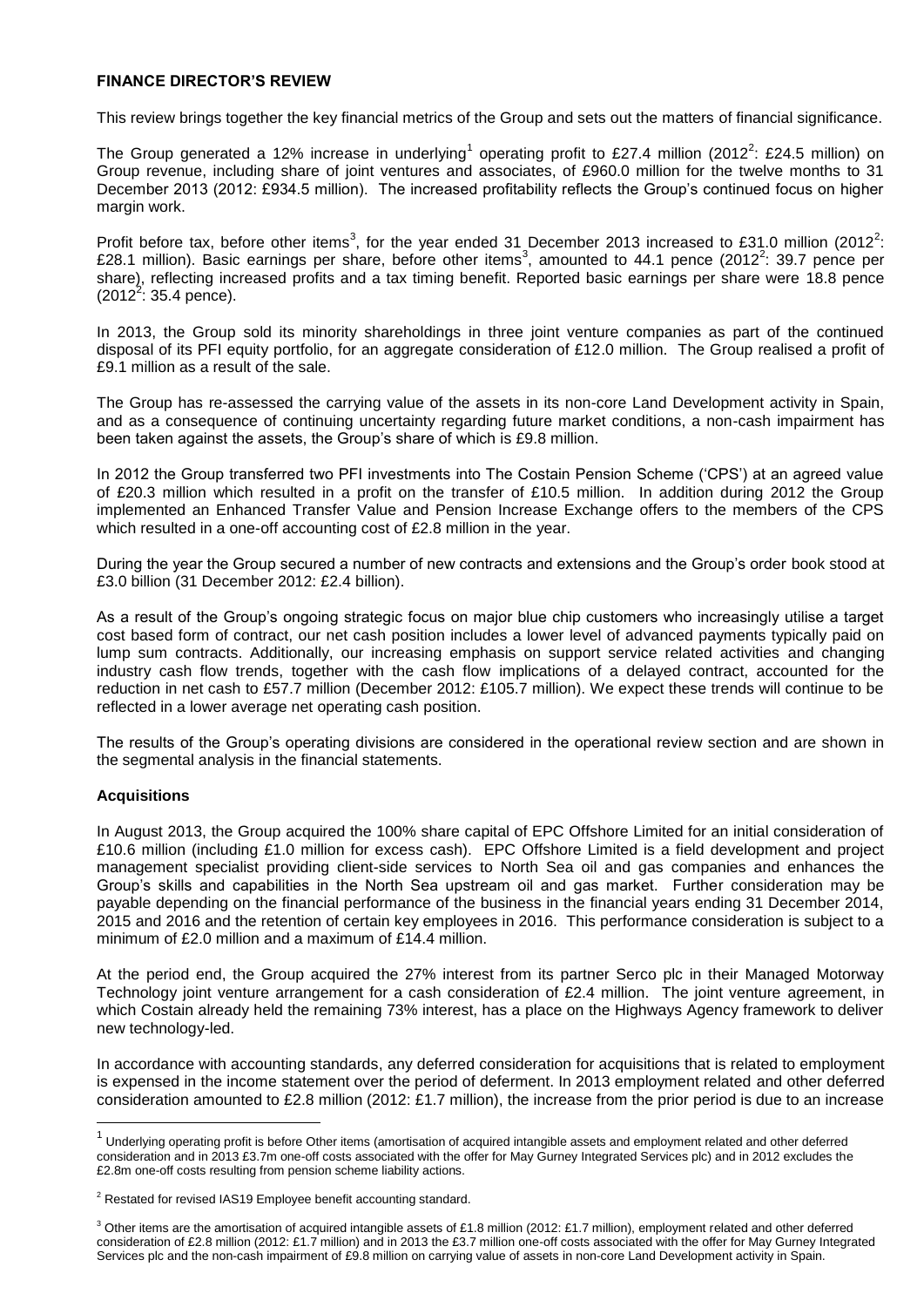in the expected performance of a previous acquisition, including a deferred consideration element not related to employment. This expense is shown separately in the income statement under 'other items' to aid the user of the financial statements in understanding the underlying performance of the company.

#### **Interest**

Net finance expense amounted to £4.0 million (2012<sup>2</sup>: £2.7 million). The interest payable on bank overdrafts and other similar charges was £2.6 million (2012: £1.8 million) and the interest income from bank deposits and other loans and receivables amounted to £0.7 million (2012: £1.0 million). In addition, the net finance expense includes the interest cost on the net liabilities of the pension scheme of £2.1 million (2012<sup>2</sup>: £1.9 million).

#### **Tax**

The Group's effective rate of tax was 3.1% of the profit before tax (2012: 6.5%). The lower than normal rate of tax arose owing to tax relief on the sale of shareholdings in PFI assets, Research and Development tax relief claims, timing differences, not previously recognised as deferred tax assets, and the effect on the brought forward deferred tax balances of the reduced rate of corporation tax of 21% from 1 April 2014.

#### **Dividend**

The Board has recommended a final dividend for the year of 7.75 pence per share (2012: 7.25 pence per share) to bring the total for the year to 11.5 pence per share (2012: 10.75 pence per share), an increase of 7%.

Subject to finalisation of the 31 March 2013 actuarial review, as in previous years, the Group will make an additional cash contribution to the pension scheme equal to the amount of dividend paid to shareholders.

#### **Shareholders' Equity**

Shareholders' equity increased in the year to £43.3 million (2012: £31.8 million). The profit for the year amounted to £12.5 million and other comprehensive expenses to £4.2 million. The movements are detailed in the consolidated statements of comprehensive income and expense and changes in equity in the financial statements. On 27 February 2014 the Group announced a proposed £70.3 million (net of expenses) capital raising which, if approved at the extraordinary general meeting on 17 March 2014, will increase the level of shareholders equity significantly in 2014.

#### **Pensions**

As at 31 December 2013, the Group's pension scheme deficit in accordance with IAS 19, net of deferred tax, was £29.4 million (2012: £40.0 million). The scheme deficit position has reduced primarily as a result of the return on assets and Company contributions exceeding the increased liabilities arising from changes in the financial assumptions.

In February 2012, the Group announced two further actions being taken to manage the obligations in the CPS. The first of these was the transfer of the Group's interest in two PFI investments into the CPS at an agreed value of £20.3 million which was completed on 22 February 2012 and resulted in an accounting profit on the transfer of £10.5 million. The second action was the implementation of Enhanced Transfer Value ('ETV') and Pension Increase Exchange ('PIE') offers to the members of the CPS. The ETV and PIE exercises resulted in a reduction in the scheme liabilities and assets of approximately £35 million and in a one-off accounting cost of £2.8 million expensed in 2012.

A full actuarial valuation of the CPS was last performed by the Scheme Actuary as at 31 March 2010 and a recovery plan agreed with the Trustee of the Scheme. A full actuarial valuation is being carried out as at 31 March 2013.

#### **Cash Flow and Borrowings**

The Group has a positive net cash balance, which was £57.7 million as at 31 December 2013 (2012: £105.7 million) and included £26.6 million of borrowings (2012: £1.7 million) and cash held by jointly controlled operations of £25.6 million (2012: £29.6 million).

As set out in the consolidated cash flow statement and explained above, during the year, the Group had an operating cash outflow, together with outflows for payment of dividends and matching pension deficit contributions. The average month-end net cash balance during 2013 was £50.7 million (2012: £103.4 million).

#### **Key Risks and Uncertainties**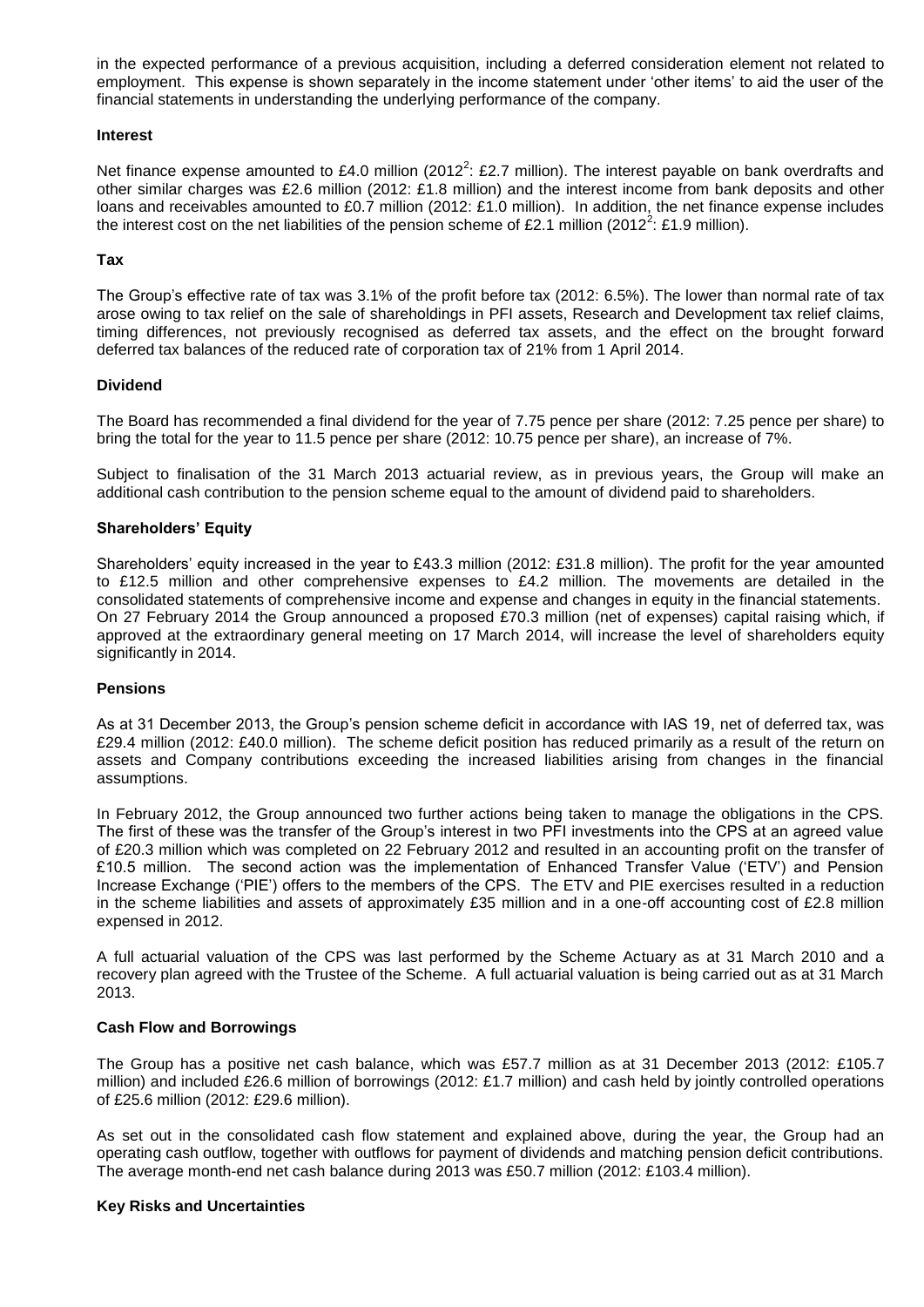The principal risks and uncertainties of the business, and the factors which mitigate these risks, are set out on pages 18 to 19. The Board proactively monitors these risks and the Chairman's Statement and the Chief Executive's Review in these financial statements include consideration of uncertainties affecting the Group.

#### **Contract Bonding and Banking Facilities**

The Group's long-term contracting business is dependent on it being able to supply performance and other bonds as necessary. This means maintaining adequate facilities from banks and surety bond providers to meet the current and projected usage requirements. During the period, the Group increased its contract bonding and banking facilities to £495 million and extended the maturity date to 30 June 2017 with its relationship banks and surety companies.

#### **Treasury**

The Group's treasury and funding activities are undertaken by a centralised treasury function. Its primary activities are to manage the Group's liquidity, funding and financial risk, principally arising from movements in interest rates and foreign currency exchange rates.

The Group's policy is to ensure that adequate liquidity and financial resources are available to support the Group's growth development, while managing these risks. The Group's policy is not to engage in speculative transactions. Group Treasury operates as a service centre within clearly defined objectives and controls and is subject to periodic review by internal audit.

#### **Liquidity Risk**

The Group finances its operations primarily by a mixture of working capital, funds from shareholders, retained profits and borrowings. The Directors regularly monitor cash usage and forecast usage to ensure that projected financing needs are supported by adequate cash reserves or bank facilities.

#### **Foreign Currency Exposure**

Translation exposure: the results of the Group's overseas activities are translated into sterling at rates approximating to the foreign exchange rates ruling at the dates of the transactions. The balance sheets of overseas subsidiaries and investments are translated at foreign exchange rates ruling at the balance sheet date.

Transaction exposure: the Group has small transactional currency exposures arising from subsidiaries' commercial activities overseas and from overseas supply purchases for business in the UK. Where appropriate, the Group requires its subsidiaries to use forward currency contracts to minimise any currency exposure unless a natural hedge exists elsewhere within the Group.

#### **Interest Rate Risks and Exposure**

The Group enters into financial instruments, where necessary, for two main purposes: to finance its operations and, in its project finance investments, to manage interest rate risks arising from its operations and its sources of finance. Various financial instruments (for example, trade receivables and trade payables) arise directly from the Group's operations.

The main exposure to interest rate fluctuations within the Group's operations arises from surplus cash, which is generally deposited with the Group's relationship banks, and bank borrowings. Within the investments in joint ventures and associates, interest rate movements will affect the value of any swaps that may be entered into and are classified as cash flow hedges and this will impact the Group's equity.

#### **Going Concern**

The Directors have acknowledged the guidance 'Going Concern and Liquidity Risk: Guidance for Directors of UK Companies 2009' published by the Financial Reporting Council in October 2009. The Directors have considered the Group's financial requirements, its current order book and future opportunities and its available bonding facilities. Having reviewed the latest projections, including the application of reasonable downside sensitivities, the Directors believe that the Group is well placed to manage its business risks successfully despite the current uncertain economic outlook. Accordingly, the Group continues to adopt the going concern basis in preparing these financial statements.

**TONY BICKERSTAFF Finance Director**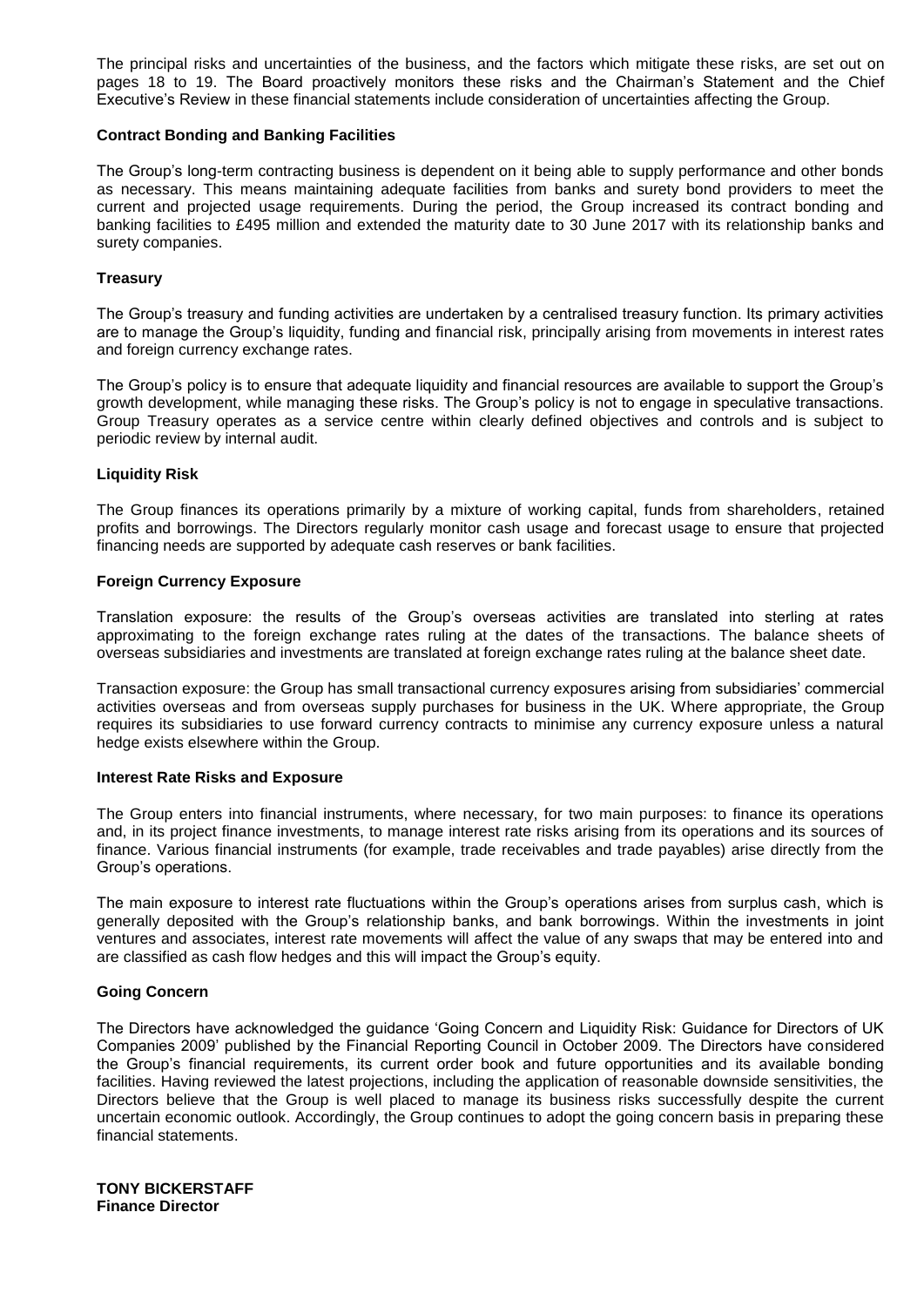#### **Principal Risks and Uncertainties**

This section highlights the principal risks and uncertainties facing the Group.

The Board formally reviews the material risks and ensures that that these are appropriately managed by the management team. The Board retains the ultimate responsibility for the Group's risk management framework, including reviewing its effectiveness. It has, however, delegated responsibility for annually reviewing the overall effectiveness of the risk management programme to the Audit Committee. The internal audit function provides assurances to the Audit Committee of the effectiveness of the internal control procedures through completion of the annual audit plan, which takes into account current business risks.

The table below lists the principal risks and uncertainties facing the Group at the date of this Report. This list is not intended to be exhaustive. Some risks have not been included in this section on the basis that they are not considered to be material or are not presently known to the Board.

|                              | <b>Risk and Impact</b>                                                                                                                                                                                 | <b>Mitigation</b>                                                                                                                                                                                                                                                                                                                                                                                                                                                                                                                                                                                                                                                                                                                                                                                                                                                                                                                                                                                                                                                                                                                                        |
|------------------------------|--------------------------------------------------------------------------------------------------------------------------------------------------------------------------------------------------------|----------------------------------------------------------------------------------------------------------------------------------------------------------------------------------------------------------------------------------------------------------------------------------------------------------------------------------------------------------------------------------------------------------------------------------------------------------------------------------------------------------------------------------------------------------------------------------------------------------------------------------------------------------------------------------------------------------------------------------------------------------------------------------------------------------------------------------------------------------------------------------------------------------------------------------------------------------------------------------------------------------------------------------------------------------------------------------------------------------------------------------------------------------|
|                              | <b>Economic conditions</b>                                                                                                                                                                             |                                                                                                                                                                                                                                                                                                                                                                                                                                                                                                                                                                                                                                                                                                                                                                                                                                                                                                                                                                                                                                                                                                                                                          |
|                              | Change in Government policy on<br>spending<br>Loss of material contract                                                                                                                                | The Group focuses on targeting and working with blue-chip<br>customers whose spending plans are driven by national need,<br>regulatory commitments or essential maintenance requirements.                                                                                                                                                                                                                                                                                                                                                                                                                                                                                                                                                                                                                                                                                                                                                                                                                                                                                                                                                                |
|                              | Failure of customers/subcontractors/<br>suppliers/joint venture partners                                                                                                                               | The Group also regularly monitors the pipeline of opportunities<br>available and develops relationships with customers across a<br>range of markets in both the private and public sectors.                                                                                                                                                                                                                                                                                                                                                                                                                                                                                                                                                                                                                                                                                                                                                                                                                                                                                                                                                              |
|                              |                                                                                                                                                                                                        | The Company seeks to ensure that it is not over-reliant on any<br>one subcontractor, supplier or joint venture partner. In addition,<br>the Company maintains a list of preferred subcontractors and<br>suppliers which is reviewed regularly. The Company also<br>undertakes financial monitoring of subcontractors and suppliers<br>and endeavours to maintain a dialogue with them in order to<br>identify any issue or cause for concern. The Company has in<br>use an external audit system to ensure compliance by its<br>preferred and strategic suppliers.                                                                                                                                                                                                                                                                                                                                                                                                                                                                                                                                                                                       |
|                              | <b>Winning new work</b>                                                                                                                                                                                |                                                                                                                                                                                                                                                                                                                                                                                                                                                                                                                                                                                                                                                                                                                                                                                                                                                                                                                                                                                                                                                                                                                                                          |
| -                            | Working capital impact of moving<br>away from fixed price contracts<br>towards target cost<br>Failure to estimate accurately risks,<br>costs, contractual terms<br>Competition and failure to win work | Target cost contracts tend to have less advantageous cash flow<br>characteristics but they benefit from generally being lower-risk<br>than lump sum contracts.<br>Costain has defined delegated authority levels for approving all<br>tenders. All significant contracts are subject to review by the<br>Investment Committee. To mitigate the cost risk, experienced<br>and qualified staff are used to prepare bids, which are subject to<br>internal review and approval before submission. During the life<br>of the contract, regular project manager's report meetings and<br>end forecast meetings take place to discuss safety, progress,<br>quality, cost, financial performance, risk, etc.<br>The Company's strategy of targeting blue-chip customers with<br>committed long-term capital and operational spending plans will<br>enable us to continue to pursue and win work less affected by the<br>downturn. The Company's ongoing drive, both organically and by<br>acquisition, to broaden its skills and services along with its strong<br>brand and excellent reputation for delivery will also provide us<br>with a competitive edge. |
|                              | <b>Operational Delivery</b>                                                                                                                                                                            |                                                                                                                                                                                                                                                                                                                                                                                                                                                                                                                                                                                                                                                                                                                                                                                                                                                                                                                                                                                                                                                                                                                                                          |
|                              | Cost<br>overruns,<br>time<br>overruns,<br>disallowed costs<br>Design faults                                                                                                                            | Work on site is audited by in-house specialists and reports<br>prepared so that corrective action, where required, can be taken.<br>A senior executive is responsible for overall quality issues, the<br>updating of best practice and ensuring compliance. The senior<br>executive is also responsible for reviewing and updating the<br>Company's procedures in line with the changing business.                                                                                                                                                                                                                                                                                                                                                                                                                                                                                                                                                                                                                                                                                                                                                       |
|                              | Procurement delay or failure                                                                                                                                                                           |                                                                                                                                                                                                                                                                                                                                                                                                                                                                                                                                                                                                                                                                                                                                                                                                                                                                                                                                                                                                                                                                                                                                                          |
| $\qquad \qquad \blacksquare$ | Failure to obtain/renew insurance or<br>refusal of claim by insurers                                                                                                                                   |                                                                                                                                                                                                                                                                                                                                                                                                                                                                                                                                                                                                                                                                                                                                                                                                                                                                                                                                                                                                                                                                                                                                                          |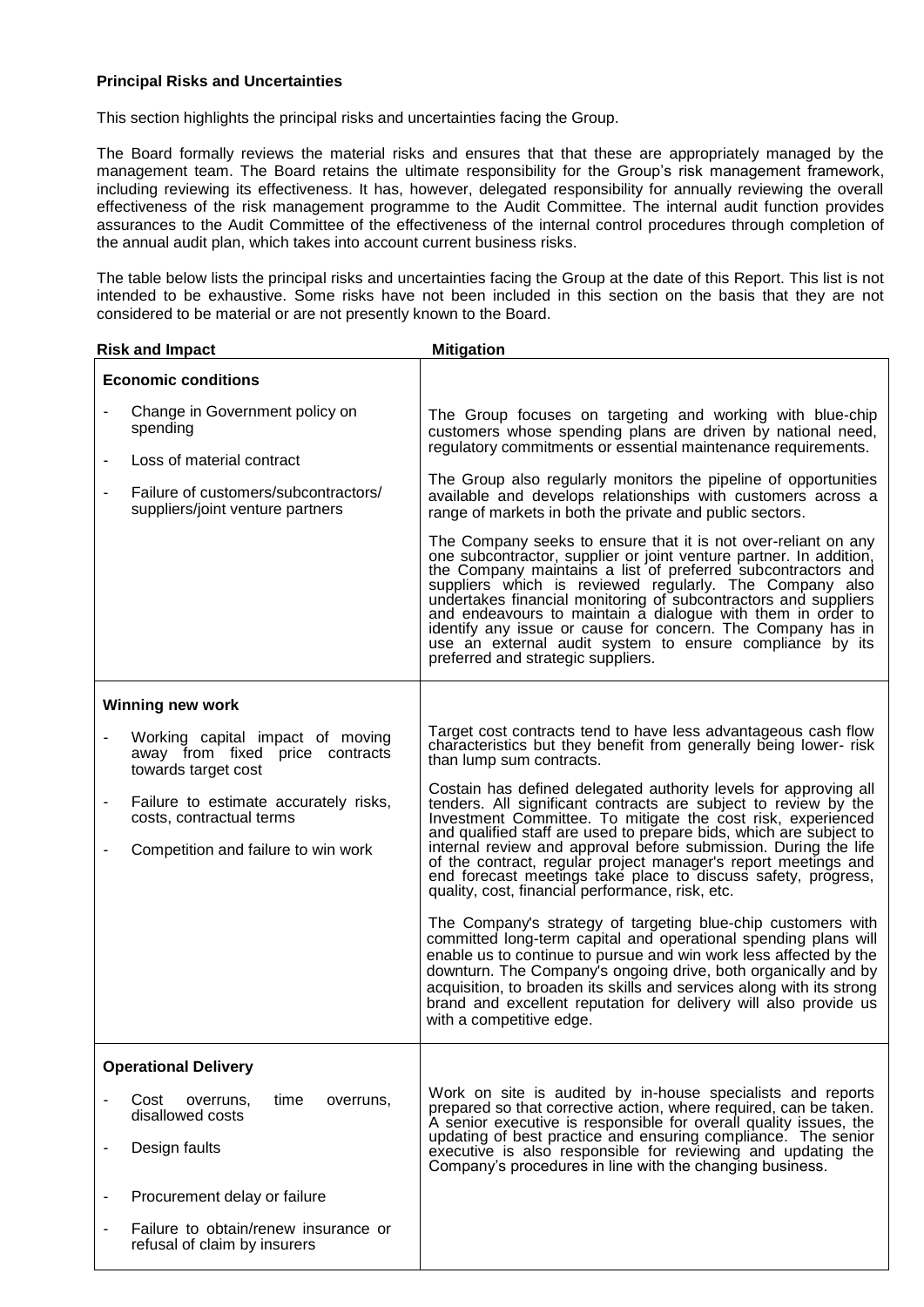| <b>Health and Safety</b>                                                                                                                                                                                                                                    |                                                                                                                                                                                                                                                                                                                                                                                                                                                                                           |
|-------------------------------------------------------------------------------------------------------------------------------------------------------------------------------------------------------------------------------------------------------------|-------------------------------------------------------------------------------------------------------------------------------------------------------------------------------------------------------------------------------------------------------------------------------------------------------------------------------------------------------------------------------------------------------------------------------------------------------------------------------------------|
| Major<br>incident<br>exposing<br>an<br>inadequate safety regime                                                                                                                                                                                             | Costain has detailed health & safety policies in place. Regular<br>Health and Safety visits by experienced professionals and on-<br>site training take place to reduce the risk of human error. Any<br>breaches in procedures are reported quickly and acted upon as<br>appropriate. Employees are encouraged to take responsibility for<br>safety in their work areas. A health & safety committee also<br>meets monthly to develop a consistent approach and consider<br>best practice. |
| People                                                                                                                                                                                                                                                      |                                                                                                                                                                                                                                                                                                                                                                                                                                                                                           |
| Failure to attract, develop and retain highly<br>skilled management or personnel may limit<br>the Group's ability to grow the business as<br>anticipated.                                                                                                   | The Company has in place a well-developed succession<br>planning process which is regularly monitored. This process<br>includes carrying out 'talent reviews' and encouraging ongoing<br>development at all levels. The Company seeks to actively<br>engage with employees through engagement surveys and its<br>Employee Consultative Committee.                                                                                                                                         |
|                                                                                                                                                                                                                                                             | Pay and conditions of employment are also regularly reviewed<br>against the prevailing market and benchmarked against<br>competitors to ensure that the Company remains competitive at<br>all levels.                                                                                                                                                                                                                                                                                     |
| <b>Pension liabilities</b>                                                                                                                                                                                                                                  |                                                                                                                                                                                                                                                                                                                                                                                                                                                                                           |
| The Group operates a defined benefit<br>scheme which was closed to new members<br>from 1 June 2005 and was closed to future<br>accrual on 30 September 2009. The current                                                                                    | The valuation under IAS 19 for the scheme as at 31 December<br>2013 valued the scheme's assets at £592.5 million and liabilities<br>of £629.7 million.                                                                                                                                                                                                                                                                                                                                    |
| deficit on the scheme is £37.2 million<br>(before deferred tax). If the market value of<br>the scheme's assets decline in relation to<br>its assessed liabilities, the Group may be<br>required to increase its cash contributions                          | An actuarial valuation of the scheme as at 31 March 2010<br>was concluded during 2010 and Costain agreed a deficit<br>recovery plan with the Trustee. A full actuarial valuation is being<br>carried out as at 31 March 2013.                                                                                                                                                                                                                                                             |
| to cover funding shortfalls which could have<br>an adverse impact on the Group's<br>operational results.                                                                                                                                                    | The value of the deficit recognised in the Group's balance sheet<br>pursuant to IAS 19 is dependent on certain critical assumptions,<br>including mortality rates, pension increases, investment returns<br>and inflation and is likely to vary from year to year.                                                                                                                                                                                                                        |
|                                                                                                                                                                                                                                                             | The Company reviews the options regarding what actions<br>Costain can take to mitigate its long-term risk and consults<br>professional advisers as necessary.                                                                                                                                                                                                                                                                                                                             |
| <b>Acquisitions</b>                                                                                                                                                                                                                                         |                                                                                                                                                                                                                                                                                                                                                                                                                                                                                           |
| Failure to integrate successfully an acquired<br>business or recognise and mitigate new and<br>related risks could have a damaging impact<br>on the Group's future revenue and profits.                                                                     | Full due diligence is carried out before any acquisition is made.<br>Integration plans are put in place and managed by a dedicated<br>team.                                                                                                                                                                                                                                                                                                                                               |
| <b>Failure of IT systems</b>                                                                                                                                                                                                                                |                                                                                                                                                                                                                                                                                                                                                                                                                                                                                           |
| Failure of IT systems, inability to manage<br>and/ or to integrate IT systems, as well as<br>the failure to store key documentation<br>securely, could cause financial loss to the<br>Group and expose the Company to<br>breaches of legislation and fines. | A senior executive is responsible for the IT systems and has a<br>suitably qualified team in support. Critical areas are subject to<br>testing and include rapid recovery as well as sound data backup<br>procedures. Online security training is provided for safe usage<br>and storage of documentation.                                                                                                                                                                                |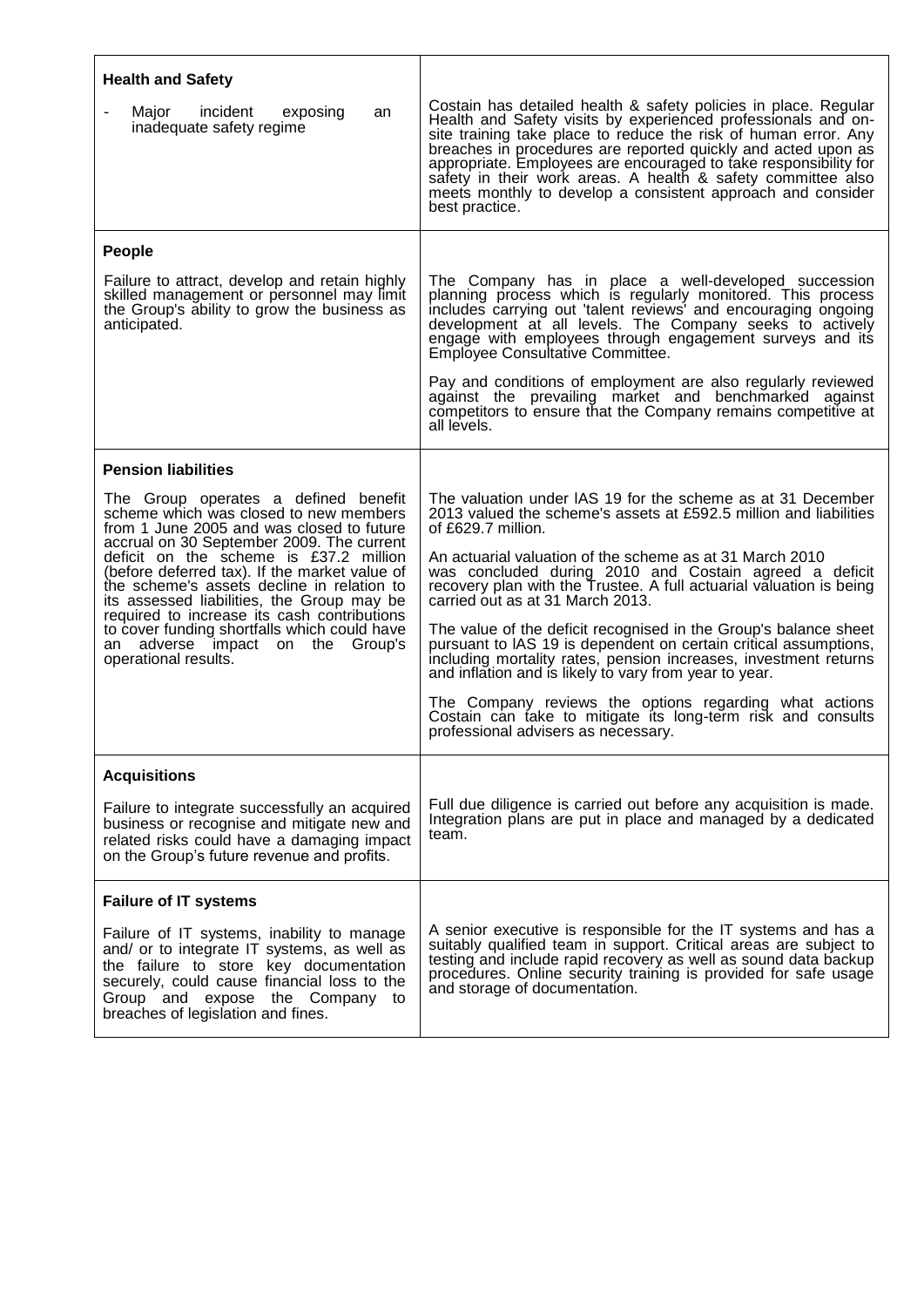# **Costain Group PLC**

# **Results for the year ended 31 December 2013**

#### **Consolidated income statement**

| Year ended 31 December                                              |                         | 2013                   |                |              | 2012 (restated)        |        |         |  |
|---------------------------------------------------------------------|-------------------------|------------------------|----------------|--------------|------------------------|--------|---------|--|
|                                                                     | Note                    | <b>Before</b><br>other | Other          |              | <b>Before</b><br>other | Other  |         |  |
|                                                                     | ${\mathsf s}$           | items                  | items          | <b>Total</b> | items                  | items  | Total   |  |
|                                                                     |                         | £m                     | £m             | £m           | £m                     | £m     | £m      |  |
| <b>Continuing operations</b>                                        |                         |                        |                |              |                        |        |         |  |
| Revenue                                                             | 2                       | 960.0                  |                | 960.0        | 934.5                  |        | 934.5   |  |
| Less: Share of revenue of joint ventures<br>and associates          | $\boldsymbol{9}$        | (74.8)                 |                | (74.8)       | (86.1)                 |        | (86.1)  |  |
| <b>Group revenue</b>                                                |                         | 885.2                  | Ξ.             | 885.2        | 848.4                  |        | 848.4   |  |
| Cost of sales                                                       |                         | (826.7)                |                | (826.7)      | (794.2)                |        | (794.2) |  |
| Gross profit                                                        |                         | 58.5                   |                | 58.5         | 54.2                   |        | 54.2    |  |
| Administrative expenses                                             |                         | (31.1)                 |                | (31.1)       | (29.7)                 |        | (29.7)  |  |
| Pension liability management                                        |                         |                        |                |              | (2.8)                  |        | (2.8)   |  |
| Exceptional transaction costs                                       | 2                       |                        | (3.7)          | (3.7)        |                        |        |         |  |
| Amortisation of acquired intangible<br>assets                       |                         |                        | (1.8)          | (1.8)        |                        | (1.7)  | (1.7)   |  |
| Employment related and other deferred<br>consideration              |                         |                        | (2.8)          | (2.8)        |                        | (1.7)  | (1.7)   |  |
| <b>Group operating profit</b>                                       |                         | 27.4                   | (8.3)          | 19.1         | 21.7                   | (3.4)  | 18.3    |  |
| Profit on sales of interests in joint<br>ventures and associates    |                         | 9.1                    |                | 9.1          | 10.5                   |        | 10.5    |  |
| Share of results of joint ventures and<br>associates                | 9                       | (1.5)                  | (9.8)          | (11.3)       | (1.4)                  |        | (1.4)   |  |
| <b>Profit from operations</b>                                       | $\overline{2}$          | 35.0                   | (18.1)         | 16.9         | 30.8                   | (3.4)  | 27.4    |  |
| Finance income                                                      | 4                       | 0.7                    |                | 0.7          | 1.0                    |        | 1.0     |  |
| Finance expense                                                     | $\overline{\mathbf{4}}$ | (4.7)                  | $\blacksquare$ | (4.7)        | (3.7)                  |        | (3.7)   |  |
| Net finance expense                                                 |                         | (4.0)                  |                | (4.0)        | (2.7)                  |        | (2.7)   |  |
| Profit before tax                                                   |                         | 31.0                   | (18.1)         | 12.9         | 28.1                   | (3.4)  | 24.7    |  |
| Income tax                                                          | 5                       | (1.8)                  | 1.4            | (0.4)        | (2.2)                  | 0.6    | (1.6)   |  |
| Profit for the year attributable to<br>equity holders of the parent |                         | 29.2                   | (16.7)         | 12.5         | 25.9                   | (2.8)  | 23.1    |  |
| <b>Earnings per share</b>                                           |                         |                        |                |              |                        |        |         |  |
| <b>Basic</b>                                                        | 6                       | 44.1p                  | (25.3)p        | 18.8p        | 39.7p                  | (4.3)p | 35.4p   |  |
| <b>Diluted</b><br>The impact of business disposals in oither        | 6                       | 42.4p                  | (24.3)p        | 18.1p        | 38.3p                  | (4.1)p | 34.2p   |  |

The impact of business disposals in either year was not material and, therefore, all results are classified as arising from continuing operations.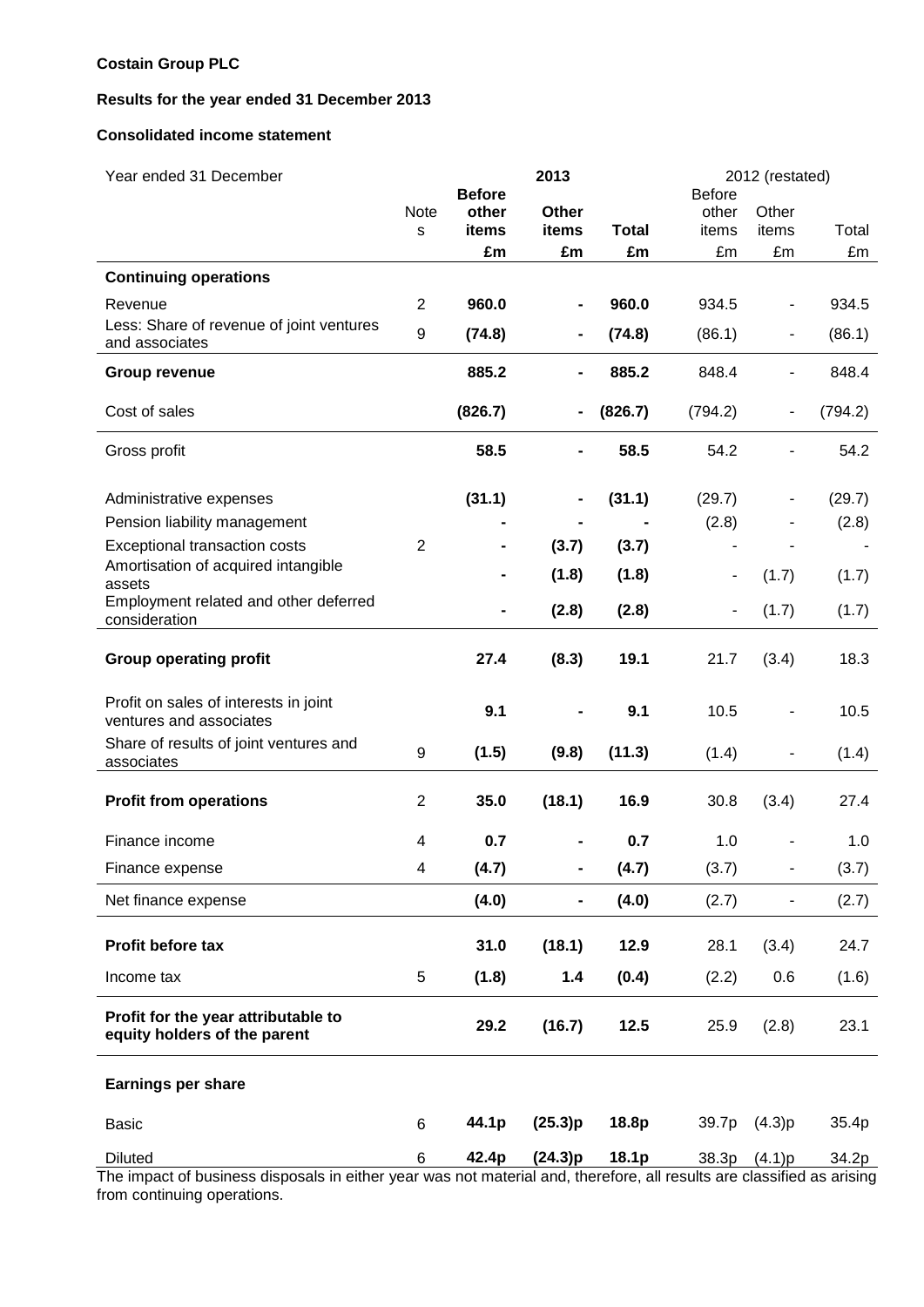# **Consolidated statement of comprehensive income and expense**

Year ended 31 December

|                                                                                                                                                 | 2013<br>£m | 2012 (restated)<br>£m |
|-------------------------------------------------------------------------------------------------------------------------------------------------|------------|-----------------------|
| Profit for the year                                                                                                                             | 12.5       | 23.1                  |
| Items that may be reclassified subsequently to profit or loss:<br>Exchange differences on translation of foreign operations<br>Cash flow hedges | (0.2)      | (1.1)                 |
| Group:<br>Effective portion of changes in fair value during year                                                                                | (0.1)      |                       |
| Net changes in fair value transferred to the income statement                                                                                   | 0.2        | 0.1                   |
| Joint ventures and associates:                                                                                                                  |            |                       |
| Effective portion of changes in fair value (net of tax) during year                                                                             | (0.2)      | (0.4)                 |
| Net changes in fair value (net of tax) transferred to the income<br>statement                                                                   | 1.2        | 4.0                   |
| Total items that may be reclassified subsequently to profit or loss                                                                             | 0.9        | 2.6                   |
| Items that will not be reclassified to profit or loss:                                                                                          |            |                       |
| Remeasurement of defined benefit liability                                                                                                      | 8.6        | (23.0)                |
| Tax recognised on remeasurement of defined benefit liability                                                                                    | (5.3)      | 2.4                   |
| Total items that will not be reclassified to profit or loss                                                                                     | 3.3        | (20.6)                |
| Other comprehensive income/(expense) for the year                                                                                               | 4.2        | (18.0)                |
| Total comprehensive income for the year attributable to<br>equity holders of the parent                                                         | 16.7       | 5.1                   |
|                                                                                                                                                 |            |                       |

# **Consolidated statement of changes in equity**

|                                                                                              | <b>Share</b><br>capital | <b>Share</b><br>premium | <b>Translation</b><br>reserve | <b>Hedging</b><br>reserve | <b>Retained</b><br>earnings | Total<br>equity |
|----------------------------------------------------------------------------------------------|-------------------------|-------------------------|-------------------------------|---------------------------|-----------------------------|-----------------|
|                                                                                              | £m                      | £m                      | £m                            | £m                        | £m                          | £m              |
| At 1 January 2012                                                                            | 32.4                    | 3.3                     | 6.1                           | (4.9)                     | (6.1)                       | 30.8            |
| Profit for the year<br>Other comprehensive                                                   |                         |                         |                               |                           | 23.1                        | 23.1            |
| income/(expense)                                                                             |                         |                         | (1.1)                         | 3.7                       | (20.6)                      | (18.0)          |
| Issue of ordinary shares under<br>employee share option plans                                | 0.3                     |                         |                               |                           | (0.3)                       |                 |
| Equity-settled share-based payments                                                          |                         |                         |                               |                           | 2.1                         | 2.1             |
| Dividends paid                                                                               | 0.1                     | 0.4                     |                               |                           | (6.7)                       | (6.2)           |
| At 31 December 2012                                                                          | 32.8                    | 3.7                     | 5.0                           | (1.2)                     | (8.5)                       | 31.8            |
| At 1 January 2013                                                                            | 32.8                    | 3.7                     | 5.0                           | (1.2)                     | (8.5)                       | 31.8            |
| Profit for the year<br>Other comprehensive                                                   |                         |                         |                               |                           | 12.5                        | 12.5            |
| income/(expense)                                                                             |                         |                         | (0.2)                         | $1.1$                     | 3.3                         | 4.2             |
| Issue of ordinary shares under<br>employee share option plans<br>Shares purchased to satisfy | 0.5                     | 0.6                     |                               |                           | (0.3)                       | 0.8             |
| employee share schemes                                                                       |                         |                         |                               |                           | (1.5)                       | (1.5)           |
| Equity-settled share-based payments                                                          |                         |                         |                               |                           | 2.2                         | 2.2             |
| Dividends paid                                                                               | 0.1                     | 0.4                     |                               |                           | (7.2)                       | (6.7)           |
| At 31 December 2013                                                                          | 33.4                    | 4.7                     | 4.8                           | (0.1)                     | 0.5                         | 43.3            |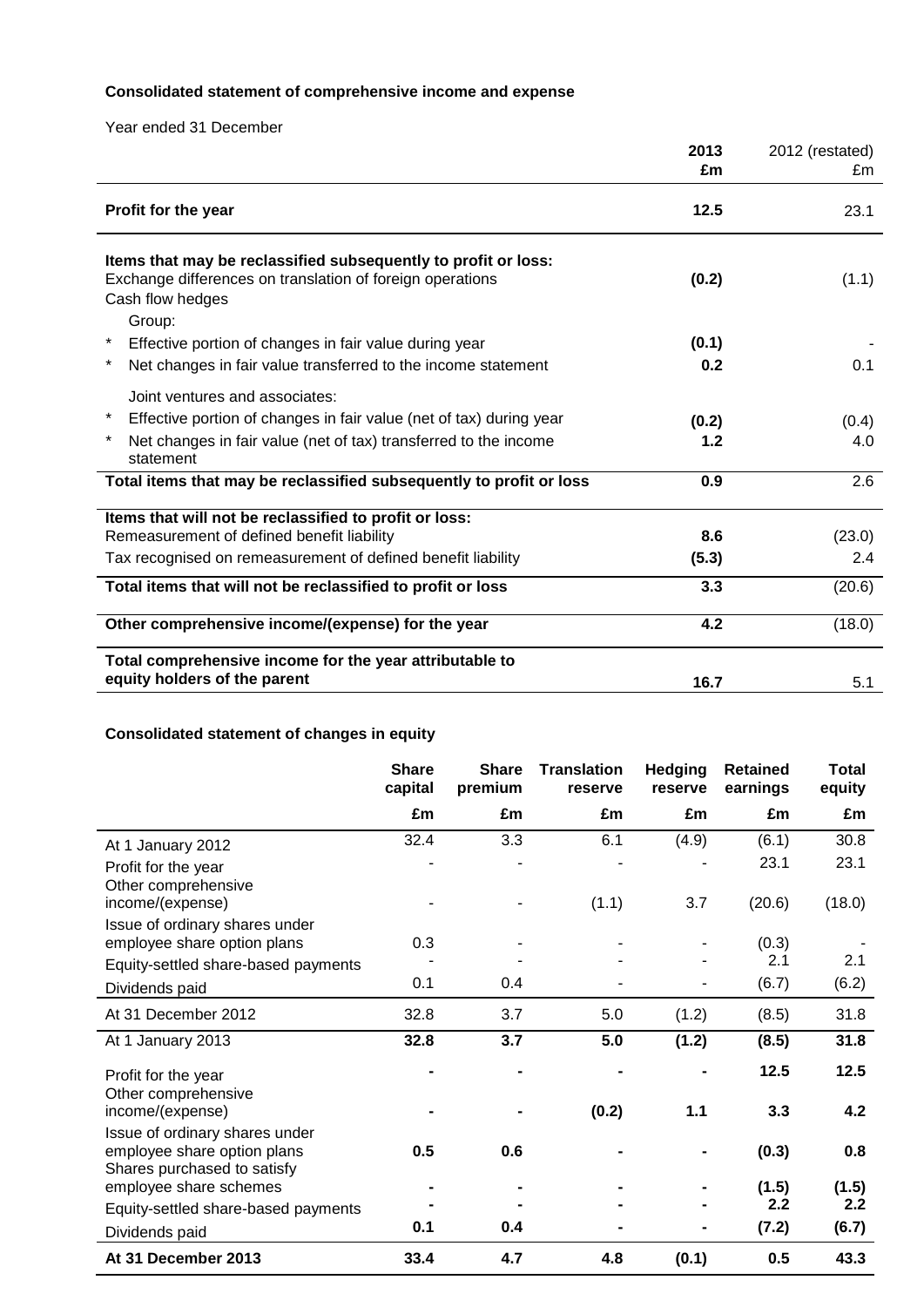# **Consolidated statement of financial position**

As at 31 December

|                                                           | <b>Notes</b> | 2013  | 2012  |
|-----------------------------------------------------------|--------------|-------|-------|
|                                                           |              | £m    | £m    |
| <b>Assets</b>                                             |              |       |       |
| <b>Non-current assets</b>                                 |              |       |       |
| Intangible assets                                         | 8            | 33.0  | 18.7  |
| Property, plant and equipment                             |              | 7.9   | 9.1   |
| Investments in equity accounted joint ventures            | 9            | 27.1  | 36.1  |
| Investments in equity accounted associates                | 9            | 0.2   | 1.6   |
| Loans to equity accounted associates                      |              | 4.8   | 2.7   |
| Other                                                     |              | 22.0  | 17.5  |
| Deferred tax                                              |              | 9.8   | 17.4  |
| <b>Total non-current assets</b>                           |              | 104.8 | 103.1 |
|                                                           |              |       |       |
| <b>Current assets</b>                                     |              |       |       |
| Inventories                                               |              | 1.6   | 1.7   |
| Trade and other receivables                               |              | 190.6 | 181.5 |
| Cash and cash equivalents                                 | 10           | 84.3  | 107.4 |
| <b>Total current assets</b>                               |              | 276.5 | 290.6 |
| <b>Total assets</b>                                       |              | 381.3 | 393.7 |
|                                                           |              |       |       |
| <b>Equity</b>                                             |              |       |       |
| Share capital                                             |              | 33.4  | 32.8  |
| Share premium                                             |              | 4.7   | 3.7   |
| Foreign currency translation reserve                      |              | 4.8   | 5.0   |
| Hedging reserve                                           |              | (0.1) | (1.2) |
| Retained earnings                                         |              | 0.5   | (8.5) |
| Total equity attributable to equity holders of the parent |              | 43.3  | 31.8  |
|                                                           |              |       |       |
| <b>Liabilities</b>                                        |              |       |       |
| <b>Non-current liabilities</b>                            |              |       |       |
| Retirement benefit obligations                            | 11           | 37.2  | 51.9  |
| Other payables                                            |              | 4.3   | 5.0   |
| Provisions for other liabilities and charges              |              | 0.4   | 1.9   |
| <b>Total non-current liabilities</b>                      |              | 41.9  | 58.8  |
|                                                           |              |       |       |
| <b>Current liabilities</b>                                |              |       |       |
| Trade and other payables                                  |              | 266.1 | 297.6 |
| Income tax liabilities                                    |              | 1.6   | 1.7   |
| <b>Bank overdrafts</b>                                    | 10           | 1.6   | 1.7   |
| Interest bearing loans and borrowings                     |              | 25.0  |       |
| Provisions for other liabilities and charges              |              | 1.8   | 2.1   |
| <b>Total current liabilities</b>                          |              | 296.1 | 303.1 |
| <b>Total liabilities</b>                                  |              | 338.0 | 361.9 |
| <b>Total equity and liabilities</b>                       |              | 381.3 | 393.7 |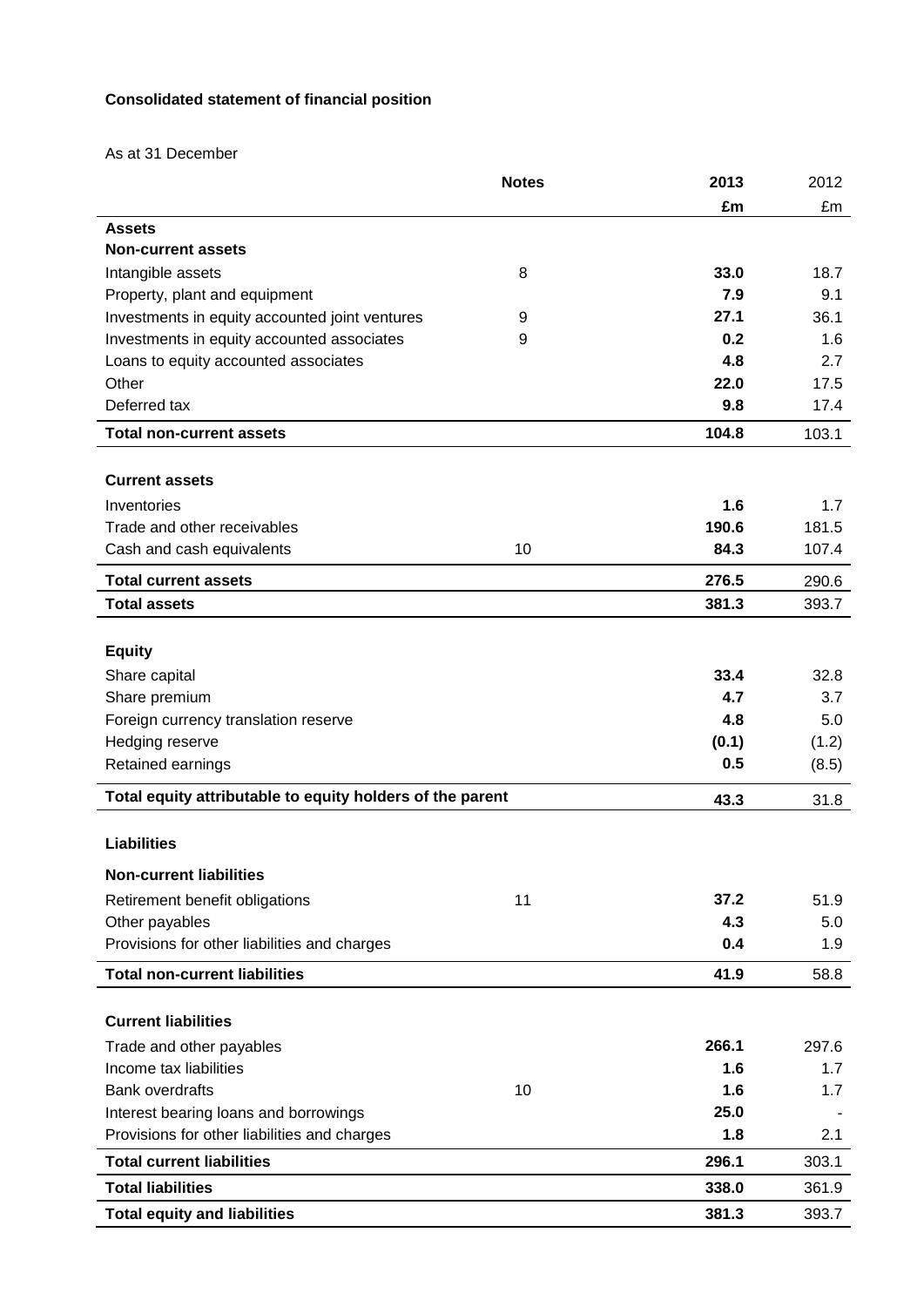# **Consolidated cash flow statement**

Year ended 31 December

|                                                                          | <b>Notes</b> | 2013   | 2012   |
|--------------------------------------------------------------------------|--------------|--------|--------|
| Cash flows from operating activities                                     |              | £m     | £m     |
| Profit for the year                                                      |              | 12.5   | 23.1   |
| <b>Adjustments for:</b>                                                  |              |        |        |
| Share of results of joint ventures and associates                        | 9            | 11.3   | 1.4    |
| Finance income                                                           | 4            | (0.7)  | (1.0)  |
| Finance expense                                                          | 4            | 4.7    | 3.7    |
| Income tax                                                               | 5            | 0.4    | 1.6    |
| Profit on sales of interests in joint ventures and associates            | 3            | (9.1)  | (10.5) |
| Depreciation of property, plant and equipment                            |              | 2.4    | 2.3    |
| Amortisation of intangible assets                                        |              | 2.3    | 1.8    |
| Employment related and other deferred consideration                      |              | 2.8    | 1.7    |
| Shares purchased to satisfy employee share schemes                       |              | (1.5)  |        |
| Share-based payments expense                                             |              | 2.7    | 2.9    |
| Cash from operations before changes in working capital and               |              | 27.8   | 27.0   |
| provisions                                                               |              |        |        |
| Decrease in inventories                                                  |              | 0.1    | 0.6    |
| (Increase)/decrease in receivables                                       |              | (12.2) | 4.1    |
| Decrease in payables                                                     |              | (40.7) | (48.1) |
| Movement in provisions and employee benefits                             |              | (7.9)  | (5.9)  |
|                                                                          |              |        |        |
| <b>Cash used by operations</b>                                           |              | (32.9) | (22.3) |
| Interest received                                                        |              | 0.6    | 1.0    |
| Interest paid                                                            |              | (2.9)  | (1.8)  |
| Income tax paid                                                          |              | (0.3)  |        |
| Net cash used by operating activities                                    |              | (35.5) | (23.1) |
| Cash flows from/(used by) investing activities                           |              |        |        |
| Dividends received from joint ventures and associates                    |              | 1.3    | 0.6    |
| Additions to property, plant and equipment                               |              | (1.3)  | (0.8)  |
| Additions to intangible assets                                           |              | (1.2)  | (0.1)  |
| Proceeds of disposal of property, plant and equipment                    |              | 0.2    | 0.6    |
| Additions to loans to joint ventures and associates                      |              | (2.2)  | (5.4)  |
| Additions to cost of investments                                         |              | (2.7)  |        |
| Proceeds of sale of interests in associates                              |              | 11.7   |        |
| Acquisition related deferred consideration                               |              | (3.0)  |        |
| Acquisition of subsidiary (net of acquired cash and cash equivalents and |              | (9.4)  |        |
| overdrafts)                                                              |              |        |        |
| Net cash used by investing activities                                    |              | (6.6)  | (5.1)  |
| Cash flows from/(used by) financing activities                           |              |        |        |
| Issue of ordinary share capital                                          |              | 0.8    |        |
| Ordinary dividends paid                                                  |              | (6.7)  | (6.2)  |
| Drawdown of revolving credit facility                                    |              | 25.0   |        |
| Net cash from/(used by) financing activities                             |              | 19.1   | (6.2)  |
| Net decrease in cash, cash equivalents and overdrafts                    |              | (23.0) | (34.4) |
| Cash, cash equivalents and overdrafts at beginning of the year           | 10           | 105.7  | 140.1  |
|                                                                          |              |        |        |
| Cash, cash equivalents and overdrafts at end of the year                 | 10           | 82.7   | 105.7  |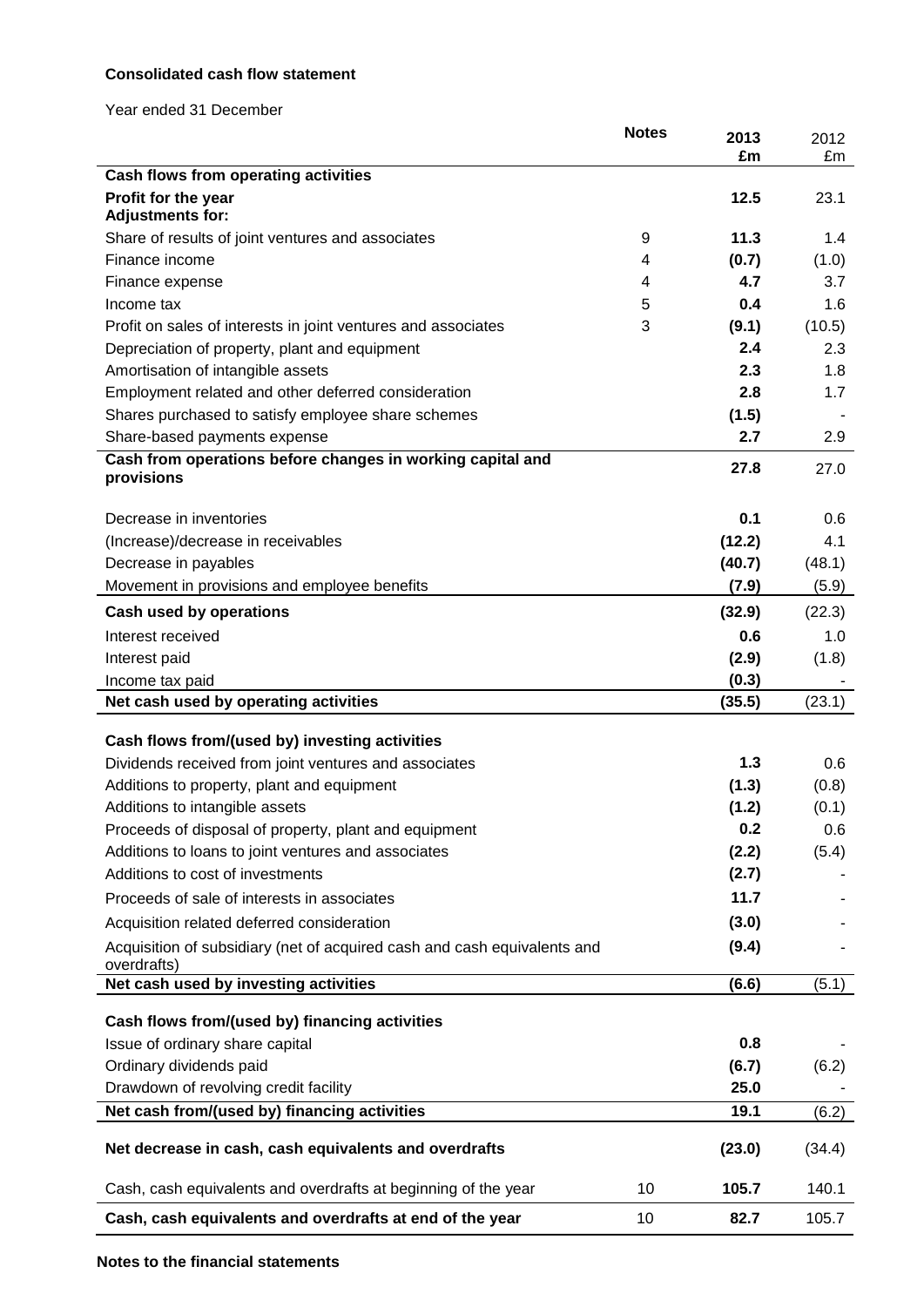#### **1 Basis of preparation**

Costain Group PLC ("the Company") is a public limited company incorporated in the United Kingdom. The consolidated financial statements of the Company for the year ended 31 December 2013 comprise the Group and the Group's interests in associates and jointly controlled entities and have been prepared and approved by the directors in accordance with International Financial Reporting Standards as adopted for use in the EU in accordance with EU law (IAS Regulation EC 1606/2002).

The financial information set out herein (which was authorised for issue by the directors on 26 February 2014) does not constitute the Company's statutory accounts for the years ended 31 December 2013 or 2012 but is derived from those accounts. Statutory accounts for 2012 have been delivered to the Registrar of Companies, and those for 2013 will be delivered in advance of the Company's Annual General Meeting. The auditors have reported on those accounts; their reports were unqualified and did not include reference to any matters to which the auditors drew attention by way of emphasis without qualifying their reports and did not contain statements under section 498(2) or (3) of the Companies Act 2006.

Whilst the financial information included in this preliminary announcement has been prepared in accordance with International Financial Reporting Standards (IFRS), this announcement does not itself contain sufficient information to fully comply with IFRS.

Accounting policies have been consistently applied in 2013 and the comparative period except the Group has adopted:

- IAS 19 (revised 2011) 'Employee Benefits' (see below)
- Amendments to IAS 1 'Presentation of Items of Other Comprehensive Income' which requires an entity to present the items of other comprehensive income that may be recycled to profit or loss in the future, separately from those that would never be recycled to profit or loss
- Amendments to IFRS 7 'Financial Instruments' 'Offsetting Financial Assets and Financial Liabilities' changes the disclosure requirements in respect of financial instruments that are set-off in accordance with guidance in IAS 32, and
- IFRS 13 'Fair Value Measurement', which defines fair value with a single definition in a new standard replacing existing guidance on fair value measurement in different IFRSs, providing a framework for measuring fair values and disclosures about fair value measurements.

IAS 19 (revised 2011) 'Employee Benefits' requires the financing cost of a defined benefit scheme to be calculated on the net surplus or deficit. It is effective for 2013 and the 2012 figures have been restated; this has reduced the previously reported operating profit by £0.6 million, increased pension interest expense by £0.8 million and reduced the tax charge by £0.3 million with a corresponding increase in other comprehensive income. Earnings per share has reduced by 1.7p. There is no impact on the pension deficit or cash.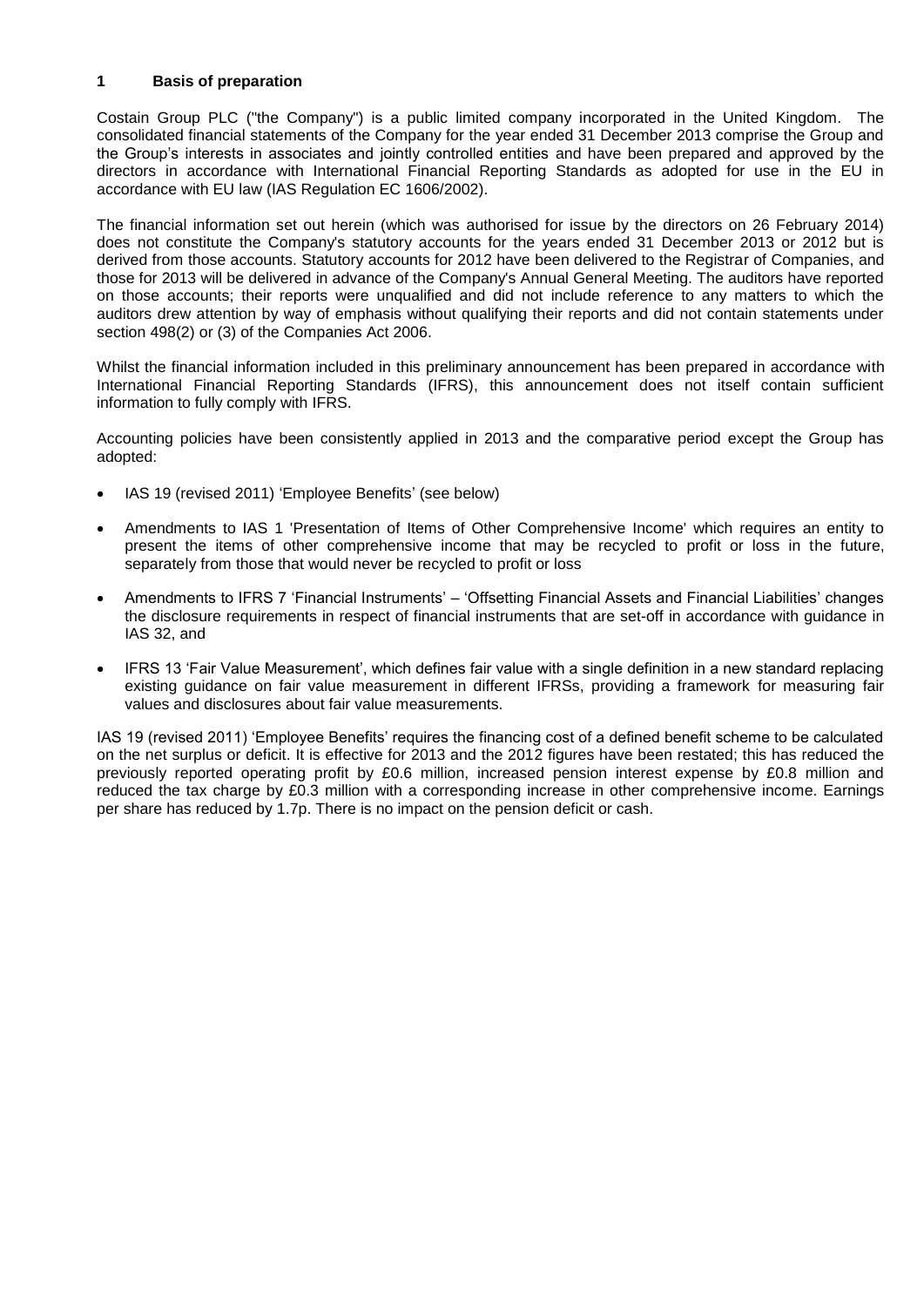#### **Notes to the financial statements – continued**

#### **Basis of preparation - continued**

The directors have acknowledged the guidance "Going Concern and Liquidity Risk: Guidance for Directors of UK Companies 2009" published by the Financial Reporting Council in October 2009. The directors have considered these requirements, the Group's current order book and future opportunities and its available bonding facilities. Having reviewed the latest projections, including the application of reasonable downside sensitivities, the directors believe that the Group is well placed to manage its business risks successfully despite the current uncertain economic outlook.

Accordingly, they continue to adopt the going concern basis in preparing these financial statements.

#### **Significant areas of judgment and estimation**

The estimates and underlying assumptions used in the preparation of these financial statements are reviewed on an ongoing basis. Revisions to accounting estimates are recognised in the period in which the estimate is revised if the revision affects only that period or in the period of the revision and future periods if the revision affects both current and future periods.

The most critical accounting policies and significant areas of judgment and estimation arise from the accounting for long-term contracts under IAS 11 Construction contracts, assessments of the carrying value of land and the carrying value of goodwill and acquired intangible assets and the assumptions used in the accounting for defined benefit pension schemes under IAS 19 Employee benefits.

The maiority of the Group's activities are undertaken via long-term contracts and these contracts are accounted for in accordance with IAS 11, which requires estimates to be made for contract costs and revenues. In many cases, these contractual obligations span more than one financial period. Also, the costs and revenues may be affected by a number of uncertainties that depend on the outcome of future events and may need to be revised as events unfold and uncertainties are resolved.

Management bases its judgments of costs and revenues and its assessment of the expected outcome of each long-term contractual obligation on the latest available information, this includes detailed contract valuations and forecasts of the costs to complete. The estimates of the contract position and the profit or loss earned to date are updated regularly and significant changes are highlighted through established internal review procedures. The impact of any change in the accounting estimates is then reflected in the financial statements.

Alcaidesa Holding SA, one of the Group's joint ventures, operates in the Spanish real estate market and holds land and property within its current and non-current assets. The company has also developed and operates a marina under a long-term concession agreement and two golf courses. At 31 December 2013, a review of the net realisable value of each of its land holdings has been undertaken using external professional valuers. A review of the carrying value of the marina and golf course assets has been undertaken using a discounted cash flow model. As a consequence of those reviews, write downs in the value of Alcaidesa's assets of £9.8m (Costain's share) have been reflected in these financial statements (Note 9).

Reviewing the carrying value of goodwill and intangible assets recognised on acquisition requires judgments, principally, in respect of growth rates and future cash flows of cash generating units, the useful lives of intangible assets and the selection of discount rates used to calculate present values.

Defined benefit pension schemes require significant judgments in relation to the assumptions for inflation, future pension increases, investment returns and member longevity that underpin the valuation. Each year in selecting the appropriate assumptions, the directors take advice from an independent qualified actuary. The assumptions and resultant sensitivities are set out in Note 11.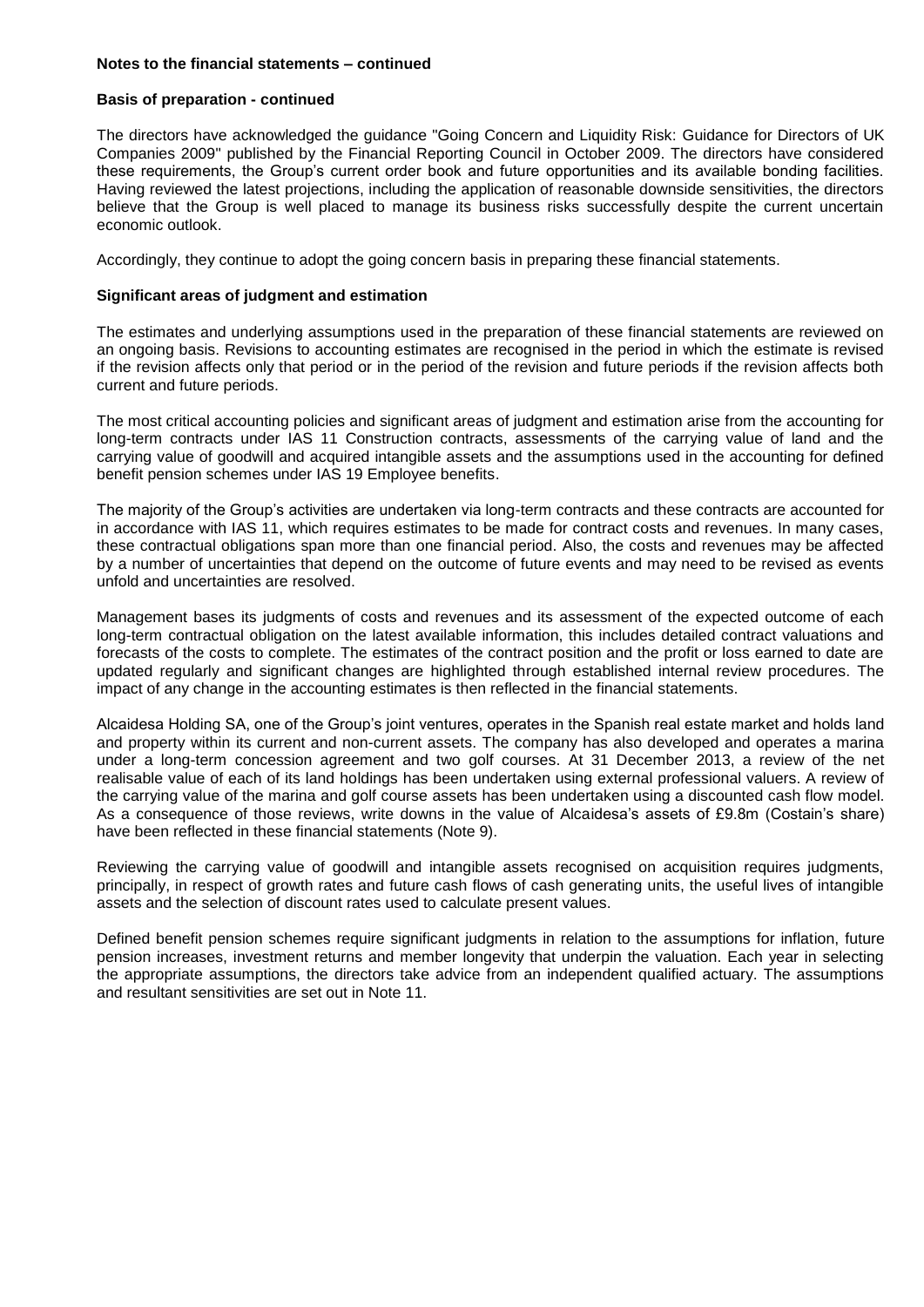#### **Notes to the financial statements – continued**

#### **2 Operating segments**

The Group now has two core business segments (see below): Natural Resources and Infrastructure plus the Land Development operations in Spain. The core segments are strategic business units with separate management and have different core customers or offer different services. This information is provided to the Chief Executive who is the chief operating decision maker.

In November 2012, the Group announced the formation of the new Natural Resources operating division, encompassing Water, Oil & Gas, Nuclear Process and Waste sectors. The division combined most of the existing Energy & Process and Environment divisions with some support service activities previously in Infrastructure.

The new divisional structure enables the Group to align itself more closely with its customers' evolving requirements and to combine further its front end process engineering, project delivery and operations capability into an integrated service for customers. Results for the year ended 31 December 2012 have been restated for consistency with 2013.

| 2013                                                                | Natural<br>Resources | Infrastructure | Land<br>Development | Central<br>costs | Total |
|---------------------------------------------------------------------|----------------------|----------------|---------------------|------------------|-------|
|                                                                     | £m                   | £m             | £m                  | £m               | £m    |
| <b>Segment revenue</b>                                              |                      |                |                     |                  |       |
| External revenue                                                    | 324.6                | 560.6          |                     |                  | 885.2 |
| Share of revenue of joint ventures<br>and associates                | 73.0                 |                | 1.8                 |                  | 74.8  |
| <b>Total segment revenue</b>                                        | 397.6                | 560.6          | 1.8                 | ٠                | 960.0 |
| <b>Segment profit/(loss)</b>                                        |                      |                |                     |                  |       |
| Operating profit/(loss)                                             | 3.1                  | 31.4           |                     | (7.1)            | 27.4  |
| Profit on sale of interest in associates                            | 9.1                  |                |                     |                  | 9.1   |
| Share of results of joint ventures and<br>associates                | 0.6                  |                | (2.1)               |                  | (1.5) |
| Profit/(loss) from operations<br>before other items<br>Other items: | 12.8                 | 31.4           | (2.1)               | (7.1)            | 35.0  |
| Exceptional transaction costs                                       |                      |                |                     | (3.7)            | (3.7) |
| Amortisation of acquired intangible<br>assets                       | (1.2)                | (0.6)          |                     |                  | (1.8) |
| Employment related and other<br>deferred consideration              | (2.1)                | (0.7)          |                     |                  | (2.8) |
| Impairment of assets of joint venture                               |                      |                | (9.8)               |                  | (9.8) |
| Profit/(loss) from operations                                       | 9.5                  | 30.1           | (11.9)              | (10.8)           | 16.9  |
| Net finance expense                                                 |                      |                |                     |                  | (4.0) |
| <b>Profit before tax</b>                                            |                      |                |                     |                  | 12.9  |

Costs of £3.7 million associated with the lapsed all share merger with May Gurney Integrated Services plc have been shown within exceptional transaction costs within other items.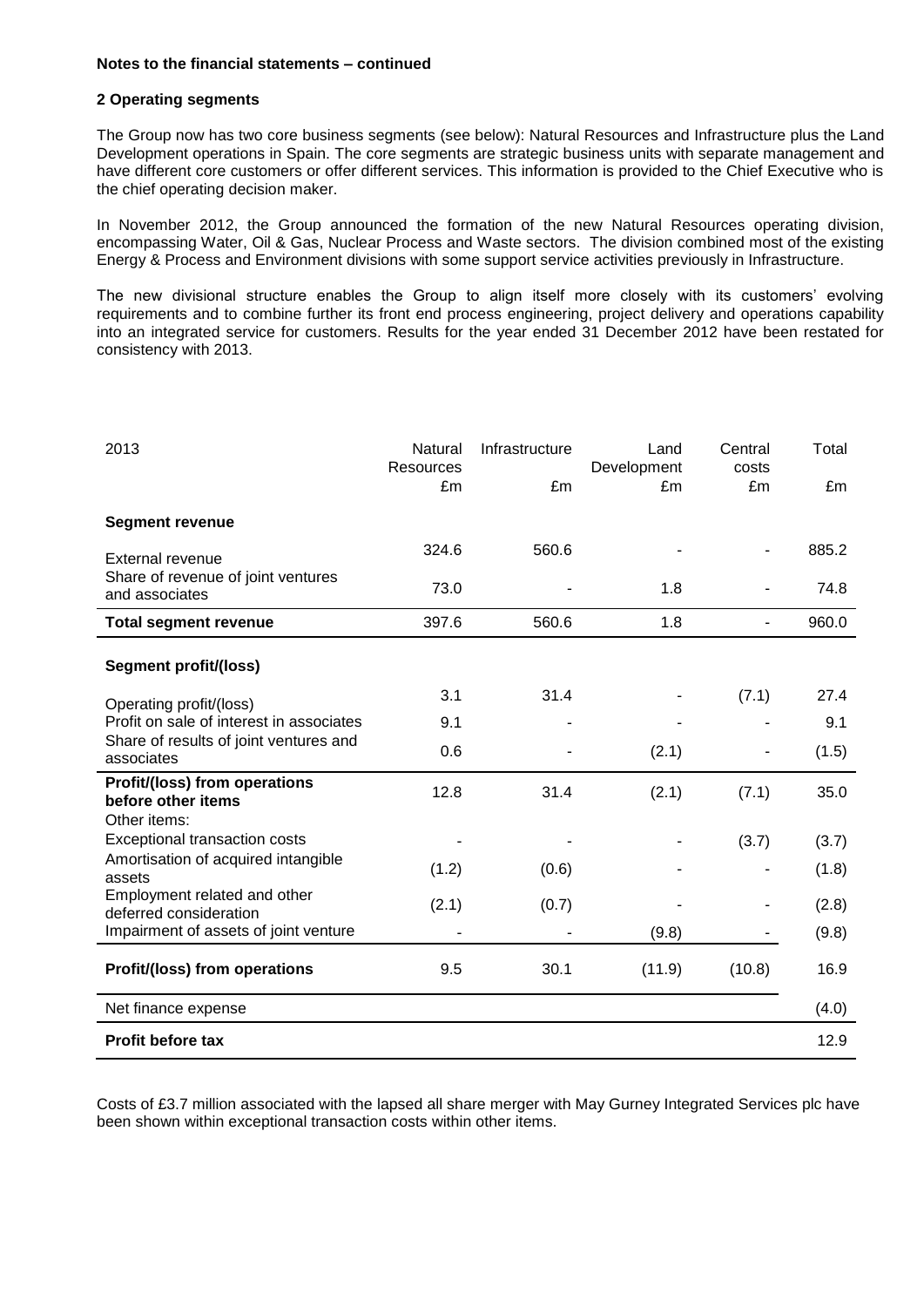| 2012 (restated)                                        | Natural<br><b>Resources</b> | Infrastructure | Land<br>Development | Central<br>costs | Total |
|--------------------------------------------------------|-----------------------------|----------------|---------------------|------------------|-------|
|                                                        | £m                          | £m             | £m                  | £m               | £m    |
| <b>Segment revenue</b>                                 |                             |                |                     |                  |       |
| External revenue                                       | 353.5                       | 494.9          |                     |                  | 848.4 |
| Share of revenue of joint ventures<br>and associates   | 84.2                        |                | 1.9                 |                  | 86.1  |
| <b>Total segment revenue</b>                           | 437.7                       | 494.9          | 1.9                 | $\blacksquare$   | 934.5 |
| <b>Segment profit/(loss)</b>                           |                             |                |                     |                  |       |
| Operating profit/(loss)                                | 8.1                         | 23.5           |                     | (7.1)            | 24.5  |
| Pension liability management                           |                             |                |                     | (2.8)            | (2.8) |
| Profit on sale of interest in joint<br>venture         | 10.5                        |                |                     |                  | 10.5  |
| Share of results of joint ventures and<br>associates   | 0.9                         |                | (2.3)               |                  | (1.4) |
| Profit/(loss) from operations<br>before other items    | 19.5                        | 23.5           | (2.3)               | (9.9)            | 30.8  |
| Other items:                                           |                             |                |                     |                  |       |
| Amortisation of acquired intangible<br>assets          | (0.8)                       | (0.9)          |                     |                  | (1.7) |
| Employment related and other<br>deferred consideration | (1.2)                       | (0.5)          |                     |                  | (1.7) |
| Profit/(loss) from operations                          | 17.5                        | 22.1           | (2.3)               | (9.9)            | 27.4  |
| Net finance expense                                    |                             |                |                     |                  | (2.7) |
| <b>Profit before tax</b>                               |                             |                |                     |                  | 24.7  |

#### **3 Profit on sales of interests in joint ventures and associates**

In December 2013, the Group sold three minority shareholdings in three joint venture companies to Severn Trent Plc for an aggregate cash consideration of £12.0 million, realising a profit of £9.1 million. The three companies were Severn Trent Costain Holdings Limited, Severn Trent Costain Services Limited and Severn Trent Costain Limited.

In February 2012, the Group transferred two PFI investments to The Costain Pension Scheme for £20.3 million realising a profit of £10.5 million. The transfer amount was included as a contribution received by the Scheme (Note 11). The two investments were Integrated Bradford Holdco Two Limited and Lewisham Schools for the Future Holdings 2 Limited.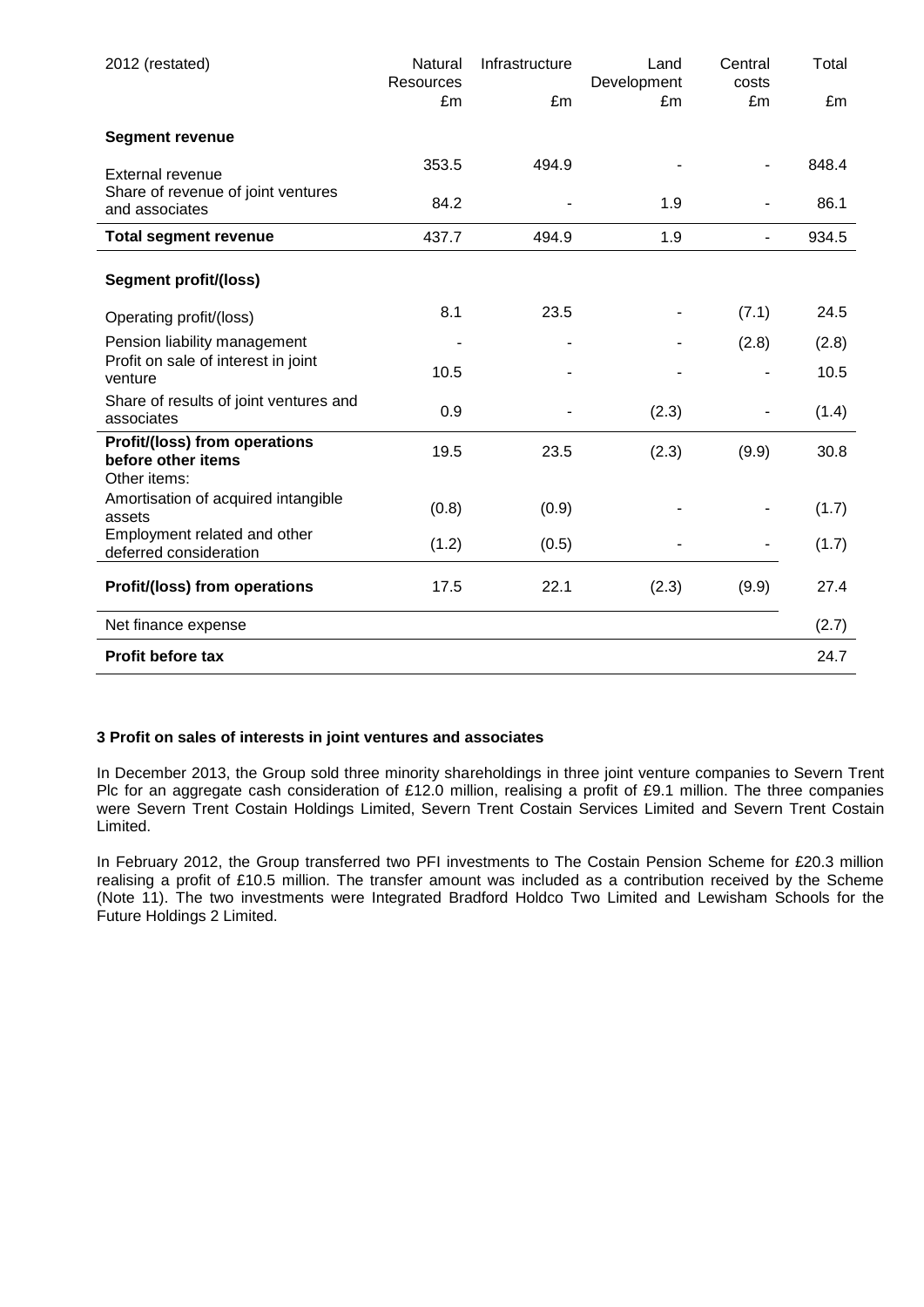|                                                                     | 2013  | 2012       |
|---------------------------------------------------------------------|-------|------------|
|                                                                     |       | (restated) |
|                                                                     | £m    | £m         |
| Interest income from bank deposits                                  | 0.1   | 0.3        |
| Interest income on loans to related parties                         | 0.6   | 0.7        |
| Finance income                                                      | 0.7   | 1.0        |
|                                                                     |       |            |
| Interest payable on bank overdrafts and other similar charges       | (2.6) | (1.8)      |
| Interest cost on the net liabilities of the defined benefit pension |       |            |
| scheme                                                              | (2.1) | (1.9)      |
| Finance expense                                                     | (4.7) | (3.7)      |
|                                                                     |       |            |
| Net finance expense                                                 | (4.0) | (2.7)      |

Interest income on loans to related parties relates to shareholder loan interest receivable from investments in equity accounted joint ventures and associates.

| 5 Income tax                                                       |       |            |
|--------------------------------------------------------------------|-------|------------|
|                                                                    | 2013  | 2012       |
|                                                                    |       | (restated) |
|                                                                    | £m    | £m         |
| On profit for the year                                             |       |            |
| United Kingdom corporation tax at 23.25% (2012: 24.5%) –           |       |            |
| Adjustment in respect of prior years                               | 0.1   | 0.1        |
| Current tax credit for the year                                    | 0.1   | 0.1        |
|                                                                    |       |            |
| Deferred tax charge for current year                               | (1.4) | (1.9)      |
| Adjustment in respect of prior years                               | 0.9   | 0.2        |
| Deferred tax charge for the year                                   | (0.5) | (1.7)      |
|                                                                    |       |            |
| Income tax expense in the consolidated income statement            | (0.4) | (1.6)      |
|                                                                    |       |            |
|                                                                    |       |            |
|                                                                    | 2013  | 2012       |
|                                                                    |       | (restated) |
|                                                                    | £m    | £m         |
| <b>Tax reconciliation</b>                                          |       |            |
| Profit before tax                                                  | 12.9  | 24.7       |
|                                                                    |       |            |
| Income tax at 23.25% (2012: 24.5%)                                 | (3.0) | (6.1)      |
| Share of results of joint ventures and associates at 23.25% (2012: |       |            |
| 24.5%)                                                             | (2.6) | (0.3)      |
| Disallowed provisions and expenses                                 | (0.1) | (0.2)      |
| Non-taxable gains and profits relieved by capital losses           | 2.2   | 2.6        |
| Utilisation of previously unrecognised temporary differences       | 0.7   | 1.5        |
| Rate adjustments relating to deferred taxation and overseas        |       |            |
| profits and losses                                                 | 1.4   | 0.6        |
| Adjustments in respect of prior years                              | 1.0   | 0.3        |
| Income tax expense in the consolidated income statement            | (0.4) | (1.6)      |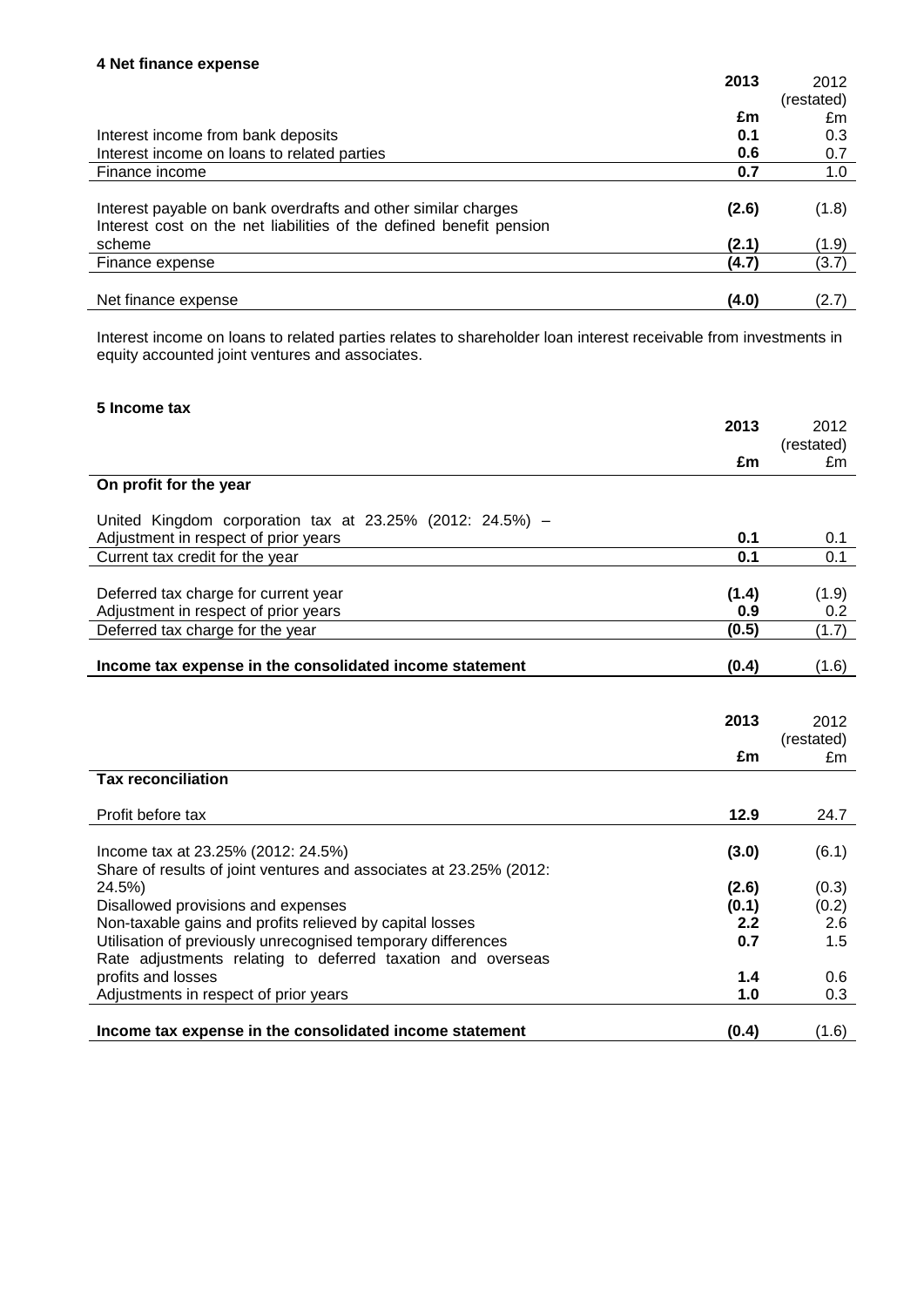# **6 Earnings per share**

The calculation of earnings per share is based on profit of £12.5 million (2012: £23.1 million (restated)) and the number of shares set out below.

|                                                                                                   | 2013<br><b>Number</b><br>(millions) | 2012<br>Number<br>(millions) |
|---------------------------------------------------------------------------------------------------|-------------------------------------|------------------------------|
| Weighted average number of ordinary shares in issue for basic earnings per share<br>calculation   | 66.3                                | 65.3                         |
| Diluted potential ordinary shares arising from employee share schemes                             | 2.6                                 | 2.3                          |
| Weighted average number of ordinary shares in issue for diluted earnings per share<br>calculation | 68.9                                | 67.6                         |

# **7 Dividends**

|                                                                  | Dividend<br>per share | 2013             | 2012  |
|------------------------------------------------------------------|-----------------------|------------------|-------|
|                                                                  | pence                 | £m               | £m    |
| Final dividend for the year ended 31 December 2011               | 6.75                  |                  | 4.4   |
| Interim dividend for the year ended 31 December 2012             | 3.50                  |                  | 2.3   |
| Final dividend for the year ended 31 December 2012               | 7.25                  | 4.7              |       |
| Interim dividend for the year ended 31 December 2013             | 3.75                  | $2.5\phantom{0}$ |       |
| Amount recognised as distributions to equity holders in the year |                       | 7.2              | 6.7   |
| Dividends settled in shares                                      |                       | (0.5)            | (0.5) |
| Dividends settled in cash                                        |                       | 6.7              | 6.2   |

# **8 Intangible assets**

|                                                | <b>Goodwill</b><br>£m | <b>Customer</b><br>relationships<br>£m | <b>Other</b><br>acquired<br>intangibles<br>£m | Software &<br>development<br>£m | <b>Total</b><br>£m |
|------------------------------------------------|-----------------------|----------------------------------------|-----------------------------------------------|---------------------------------|--------------------|
| Cost                                           |                       |                                        |                                               |                                 |                    |
| At 1 January 2012<br>Other additions           | 15.2                  | 4.1                                    | 1.7                                           | 5.1<br>0.2                      | 26.1<br>0.2        |
| At 31 December 2012                            | 15.2                  | 4.1                                    | 1.7                                           | 5.3                             | 26.3               |
| At 1 January 2013<br>Acquired through business | 15.2                  | 4.1                                    | 1.7                                           | 5.3                             | 26.3               |
| combinations<br>Additions                      | 7.1                   | 4.5                                    | 1.4<br>2.4                                    | 1.2                             | 13.0<br>3.6        |
| At 31 December 2013                            | 22.3                  | 8.6                                    | 5.5                                           | 6.5                             | 42.9               |
| <b>Amortisation</b>                            |                       |                                        |                                               |                                 |                    |
| At 1 January 2012<br>Provided in year          |                       | 0.7<br>1.5                             | 0.2<br>0.2                                    | 4.9<br>0.1                      | 5.8<br>1.8         |
| At 31 December 2012                            | -                     | 2.2                                    | 0.4                                           | 5.0                             | 7.6                |
| At 1 January 2013<br>Provided in year          | $\blacksquare$        | 2.2<br>0.4                             | 0.4<br>1.4                                    | 5.0<br>0.5                      | 7.6<br>2.3         |
| At 31 December 2013                            | ۰                     | 2.6                                    | 1.8                                           | 5.5                             | 9.9                |
| Net book value                                 |                       |                                        |                                               |                                 |                    |
| At 31 December 2013                            | 22.3                  | 6.0                                    | 3.7                                           | 1.0                             | 33.0               |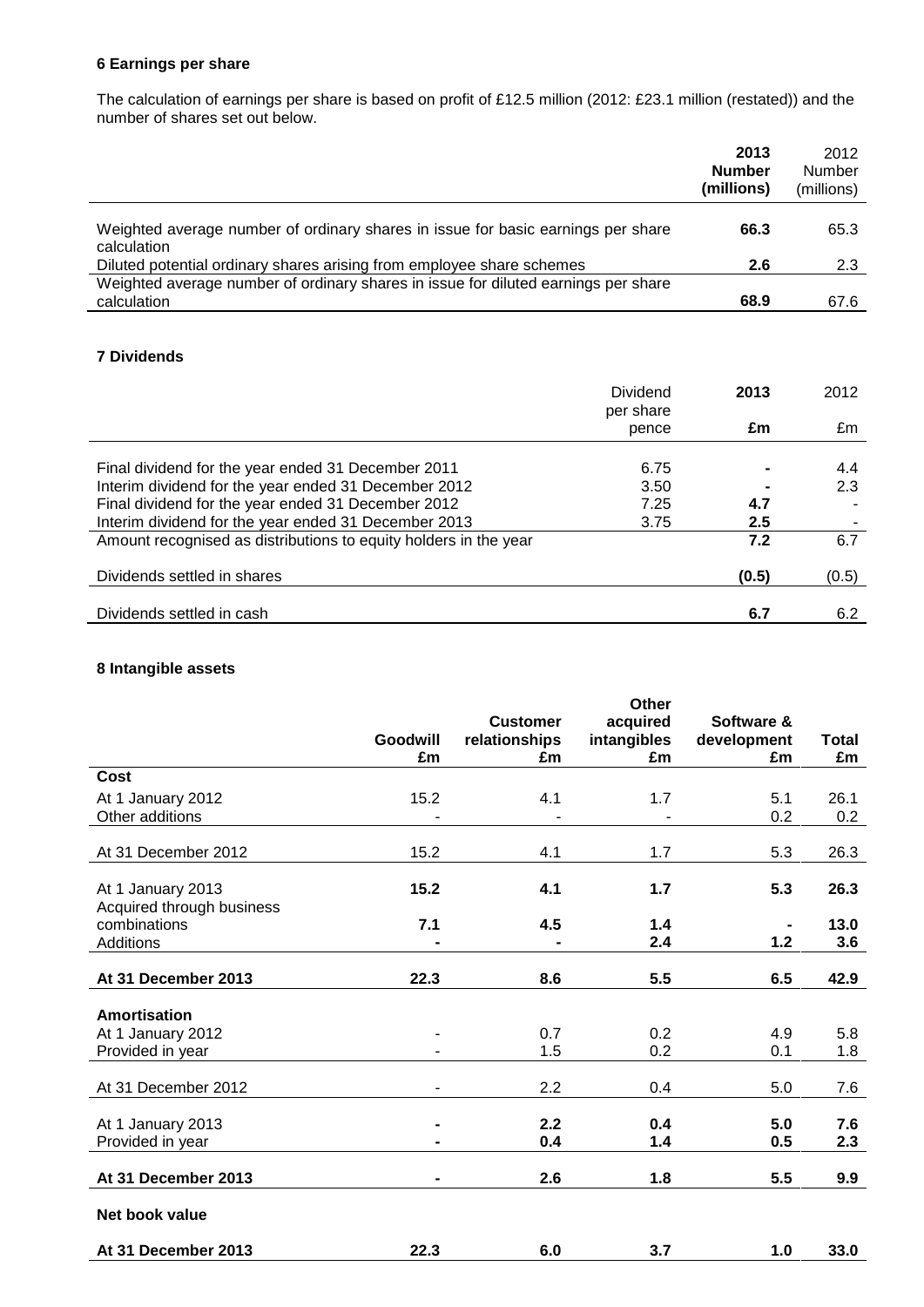| At 31 December 2012 | 15.2 | ں . |    | 18. .        |
|---------------------|------|-----|----|--------------|
| At 1 January 2012   | 15.2 |     | ◡… | ? ∩מ<br>د.∪∠ |

## **9 Investments**

The analysis of Group share of joint ventures and associates is set out below:

|                                                    |                      | 2013           |                   |              |           | 2012                         |           |             |
|----------------------------------------------------|----------------------|----------------|-------------------|--------------|-----------|------------------------------|-----------|-------------|
|                                                    | <b>Alcaides</b><br>a | <b>Other</b>   |                   |              | Alcaidesa | Other                        |           |             |
|                                                    | <b>Holdings</b>      | joint          |                   |              | Holdings  | joint                        | Associate |             |
|                                                    | <b>SA</b>            | ventures       | <b>Associates</b> | <b>Total</b> | <b>SA</b> | ventures                     | S         | Total       |
|                                                    | £m                   | £m             | £m                | £m           | £m        | £m                           | £m        | £m          |
| Revenue                                            | 1.8                  | 43.1           | 29.9              | 74.8         | 1.9       | 52.9                         | 31.3      | 86.1        |
| (Loss)/profit<br>before tax                        | (11.9)               | 0.4            | 0.3               | (11.2)       | (2.3)     |                              | 1.3       | (1.0)       |
| Income tax                                         |                      | $\blacksquare$ | (0.1)             | (0.1)        |           |                              | (0.4)     | (0.4)       |
| (Loss)/profit for<br>the year                      | (11.9)               | 0.4            | 0.2               | (11.3)       | (2.3)     | $\qquad \qquad \blacksquare$ | 0.9       | (1.4)       |
| Non-current<br>assets                              | 18.4                 |                | 0.8               | 19.2         | 20.0      |                              | 0.9       | 20.9        |
| <b>Current assets</b>                              | 19.6                 | 18.3           | 41.2              | 79.1         | 29.5      | 15.3                         | 58.9      | 103.        |
| <b>Current liabilities</b>                         | (2.6)                | (17.8)         | (15.9)            | (36.3)       | (3.4)     | (15.2)                       | (10.3)    | 7<br>(28.9) |
| Non-current<br>liabilities                         | (8.8)                | $\blacksquare$ | (25.9)            | (34.7)       | (10.1)    | ۰                            | (47.9)    | (58.0)      |
| Investments in<br>joint ventures and<br>associates | 26.6                 | 0.5            | 0.2               | 27.3         | 36.0      | 0.1                          | 1.6       | 37.7        |

During 2013, the Group has re-assessed the carrying value of the assets in its non-core Land Development activity in Spain, which is undertaken in a 50:50 joint venture with Santander Bank. As a consequence of continuing uncertainty regarding future market conditions in Spain, a non-cash impairment has been taken against the assets, the Group's share of which is £9.8 million, reducing Costain's carrying value in the joint venture to £26.6 million.

# **10 Cash and cash equivalents**

Cash and cash equivalents are analysed below, and include the Group's share of cash held by jointly controlled operations of £25.6 million (2012: £29.6 million).

|                                                                  | 2013<br>£m    | 2012<br>£m     |
|------------------------------------------------------------------|---------------|----------------|
| Cash and cash equivalents<br><b>Bank overdrafts</b>              | 84.3<br>(1.6) | 107.4<br>(1.7) |
| Cash, cash equivalents and overdrafts in the cash flow statement | 82.7          | 105.7          |

#### **11 Pensions**

A defined benefit pension scheme is operated in the United Kingdom and a number of defined contribution pension schemes are in place in the United Kingdom and Overseas. Contributions are paid by subsidiary undertakings and employees. The total pension charge in the income statement was £9.2 million comprising £7.1 million included in operating costs plus £2.1 million included in net finance expense (2012: £10.6 million, comprising £8.7 million in operating costs plus £1.9 million in net finance expense).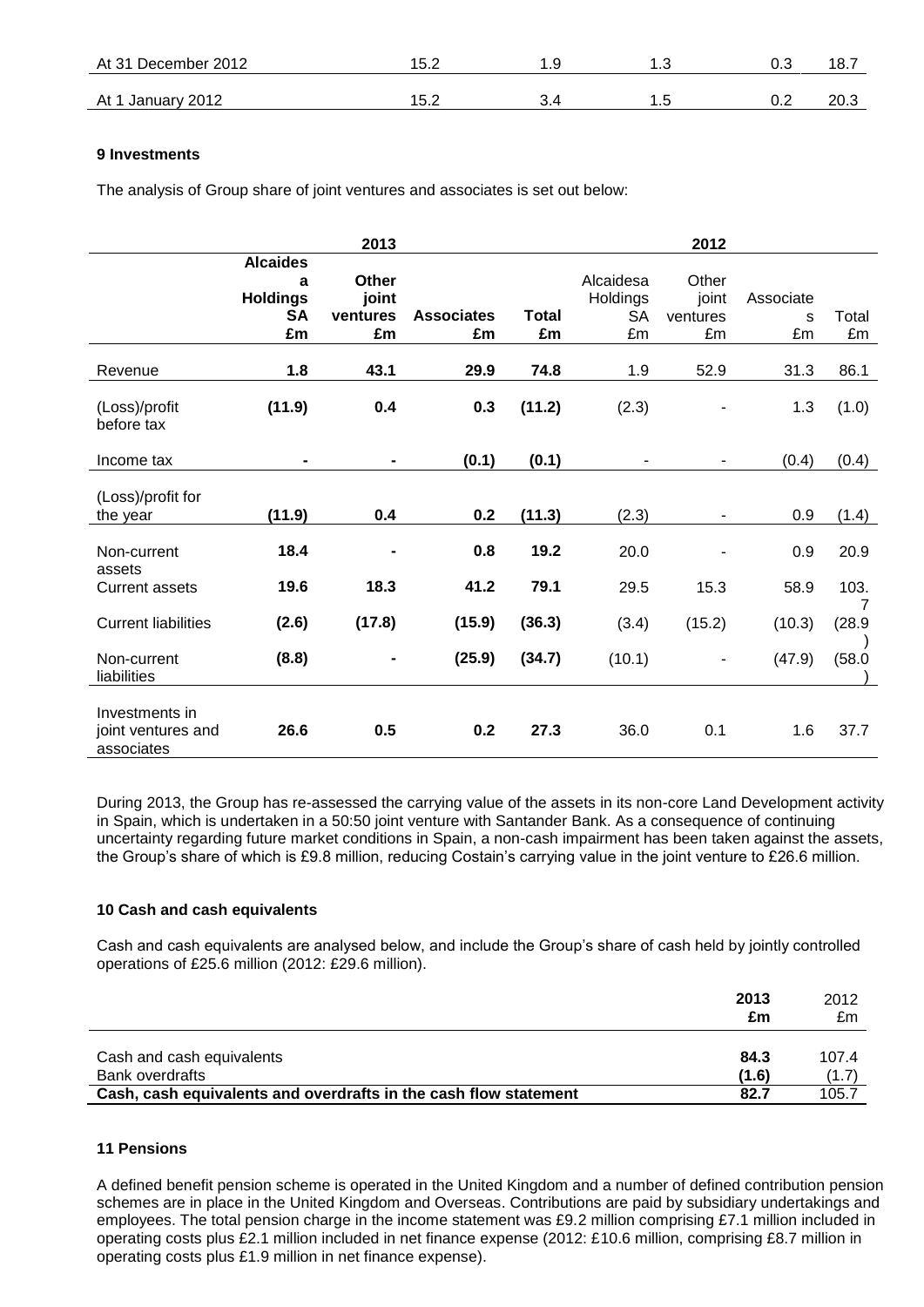#### **Defined benefit scheme**

The defined benefit scheme was closed to new members on 31 May 2005 and from 1 April 2006 future benefits were calculated on a Career Average Revalued Earnings basis. The scheme was closed to future accrual of benefits to members on 30 September 2009. A full actuarial valuation of the scheme is being carried out as at 31 March 2013 and this data was updated to 31 December 2013 by a qualified independent actuary.

|                                                                                                       | 2013<br>£m       | 2012<br>£m       | 2011<br>£m       |
|-------------------------------------------------------------------------------------------------------|------------------|------------------|------------------|
|                                                                                                       |                  |                  |                  |
| Present value of defined benefit obligations<br>Fair value of scheme assets                           | (629.7)<br>592.5 | (610.7)<br>558.8 | (600.8)<br>547.9 |
| Recognised liability for defined benefit obligations                                                  | (37.2)           | (51.9)           | (52.9)           |
|                                                                                                       |                  |                  |                  |
|                                                                                                       |                  |                  |                  |
| Movements in present value of defined benefit obligations:                                            |                  |                  |                  |
|                                                                                                       |                  | 2013<br>£m       | 2012<br>£m       |
|                                                                                                       |                  |                  |                  |
| At 1 January                                                                                          |                  | 610.7            | 600.8            |
| Interest cost                                                                                         |                  | 26.2             | 27.4             |
| Amendments (Pension Increase Exchange 'PIE')<br>Plan Settlements (Enhanced Transfer Value 'ETV')      |                  |                  | (1.7)<br>(29.3)  |
| Remeasurements                                                                                        |                  | 21.6             | 40.7             |
| Benefits paid                                                                                         |                  | (28.8)           | (27.2)           |
| At 31 December                                                                                        |                  | 629.7            | 610.7            |
|                                                                                                       |                  |                  |                  |
| Movements in fair value of scheme assets:                                                             |                  |                  |                  |
|                                                                                                       |                  | 2013             | 2012             |
|                                                                                                       |                  | £m               | £m               |
|                                                                                                       |                  | 558.8            | 547.9            |
| At 1 January<br>Interest income                                                                       |                  | 24.1             | 25.5             |
| Remeasurements                                                                                        |                  | 30.2             | 17.6             |
| Contributions by employer (2012: including PFI transfer (Note 3))                                     |                  | 8.2              | 27.8             |
| Plan Settlements (ETV)<br>Benefits paid                                                               |                  | (28.8)           | (32.8)<br>(27.2) |
|                                                                                                       |                  |                  |                  |
| At 31 December                                                                                        |                  | 592.5            | 558.8            |
|                                                                                                       |                  |                  |                  |
| Expense recognised in the income statement:                                                           |                  |                  |                  |
|                                                                                                       |                  | 2013<br>£m       | 2012<br>£m       |
|                                                                                                       |                  |                  |                  |
| Pension liability management (ETV and PIE, including costs of £0.9 million)                           |                  |                  | (2.8)            |
| Administrative expenses<br>Interest cost on the net liabilities of the defined benefit pension scheme |                  | (1.1)<br>(2.1)   | (0.6)<br>(1.9)   |
|                                                                                                       |                  |                  |                  |
| <b>Total</b>                                                                                          |                  | (3.2)            | (5.3)            |
|                                                                                                       |                  |                  |                  |
| Fair value of scheme assets:                                                                          |                  |                  |                  |
|                                                                                                       |                  | 2013<br>£m       | 2012<br>£m       |
|                                                                                                       |                  |                  |                  |
| Equities                                                                                              |                  | 175.6            | 184.2            |
| Multi-credit (2012: High yield bonds)                                                                 |                  | 65.7             | 46.2             |
| Government bonds<br>Infrastructure and property                                                       |                  | 212.4<br>64.8    | 195.8<br>63.8    |
| Absolute return funds and cash                                                                        |                  | 74.0             | 68.8             |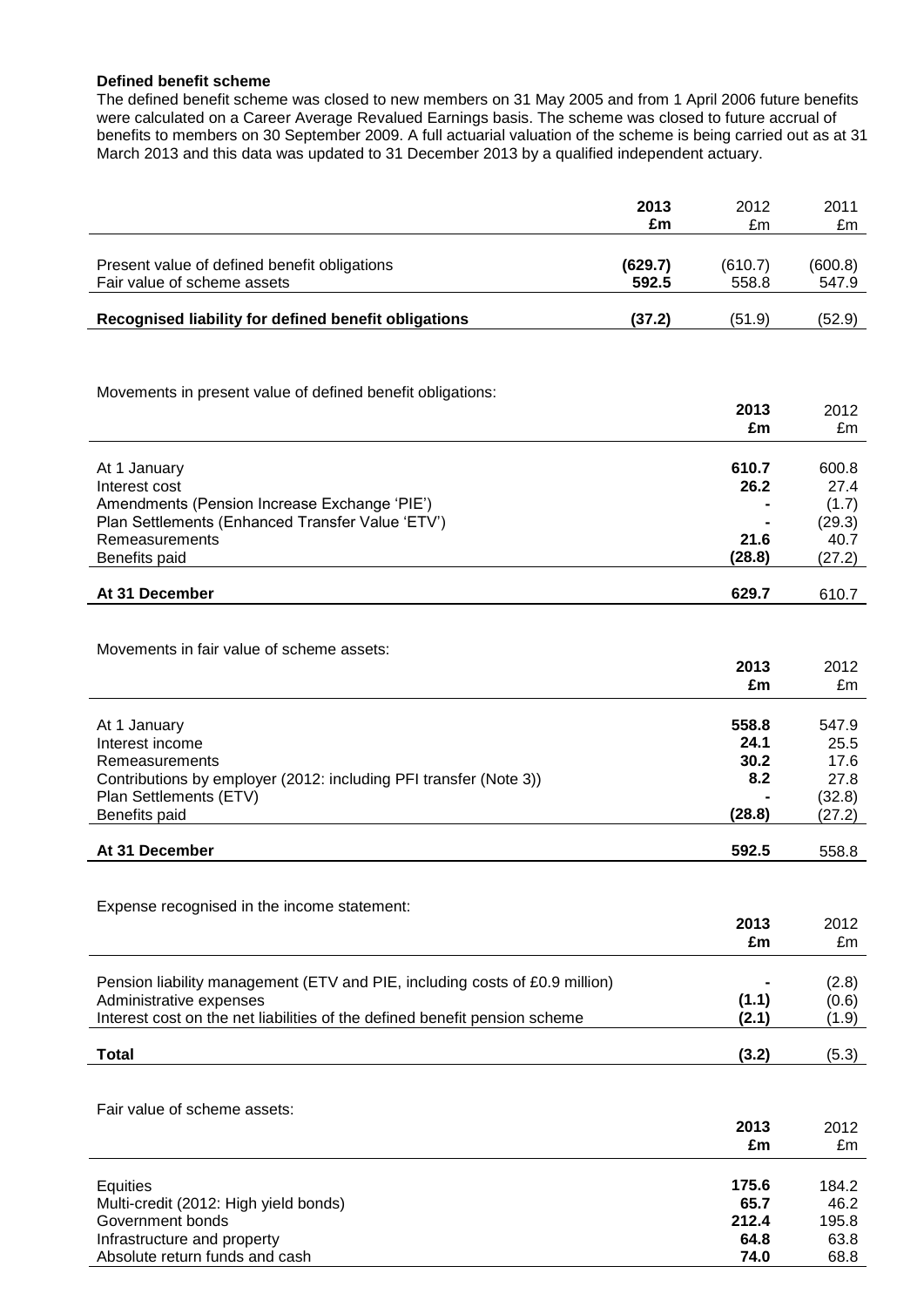| <b>Total</b>                                                     | 592.5 | 558.8 |
|------------------------------------------------------------------|-------|-------|
|                                                                  |       |       |
| Principal actuarial assumption (expressed as weighted averages): | 2013  | 2012  |
|                                                                  | %     | %     |
| Discount rate                                                    | 4.60  | 4.40  |
| Future pension increases                                         | 3.20  | 2.85  |

Weighted average life expectancy from age 65 as per mortality tables used to determine benefits at 31 December 2013 and 31 December 2012 is:

Inflation assumption **3.30** 2.95

|                   | 2013        |         | 2012   |         |
|-------------------|-------------|---------|--------|---------|
|                   | <b>Male</b> | Female  | Male   | Female  |
|                   | (vears)     | (vears) | (years | (years) |
| Currently aged 65 | 22.0        | 24.5    | 21.7   | 23.8    |
| Non-retirees      | 23.8        | 26.4    | 24.5   | 25.6    |

The discount rate, inflation and pension increase and mortality assumptions have a significant effect on the amounts reported. Changes in these assumptions would have the following effects on the defined benefit scheme:

|                                                                                                            | <b>Pension</b><br>liability<br>£m | <b>Pension</b><br>cost<br>£m |
|------------------------------------------------------------------------------------------------------------|-----------------------------------|------------------------------|
| Increase discount rate by 0.25%, decreases pension liability and reduces pension<br>cost by                | 23.7                              | 1.0                          |
| Decrease inflation, pension increases by 0.25%, decreases pension liability and<br>reduces pension cost by | 20.6                              | 0.9                          |
| Increase life expectancy by one year, increases pension liability and increases<br>pension cost by         | 17.6                              | 0.8                          |

Subject to finalisation of the actuarial valuation as at 31 March 2013, the Group expects to make contributions of up to £6 million, plus an element of dividend matching and the expenses of administration to its defined benefit scheme in the next financial year.

#### **Defined contribution schemes**

Several defined contribution pensions are operated. The total expense relating to these plans was £6.0 million (2012: £5.3 million).

#### **12 Related party transactions**

The Group has related party relationships with its major shareholders, subsidiaries, joint ventures and associates and jointly controlled operations, in relation to the sales of construction services and materials and the provision of staff and with The Costain Pension Scheme. The total value of these services in 2013 was £112.7 million (2012: £126.7 million); transactions with The Costain Pension Scheme are included in Note 11.

#### **13 Forward-looking statements**

The announcement contains certain forward-looking statements. The forward-looking statements are not intended to be guarantees of future performance but are based on current views and assumptions and involve known and unknown risks, uncertainties and other factors that may cause actual results to differ from any future results or developments expressed or implied from the forward-looking statements.

#### **14 Responsibility statements**

The responsibility statement set out below has been prepared in connection with (and will be set out in) the Annual Report and Accounts for the year ended 31 December 2013.

"Each of the directors of the Company confirms that, to the best of his or her knowledge:

 the Group accounts, which have been prepared in accordance with International Financial Reporting Standards as adopted by the European Union, give a true and fair view of the assets, liabilities, financial position and result of the Group taken as a whole; and